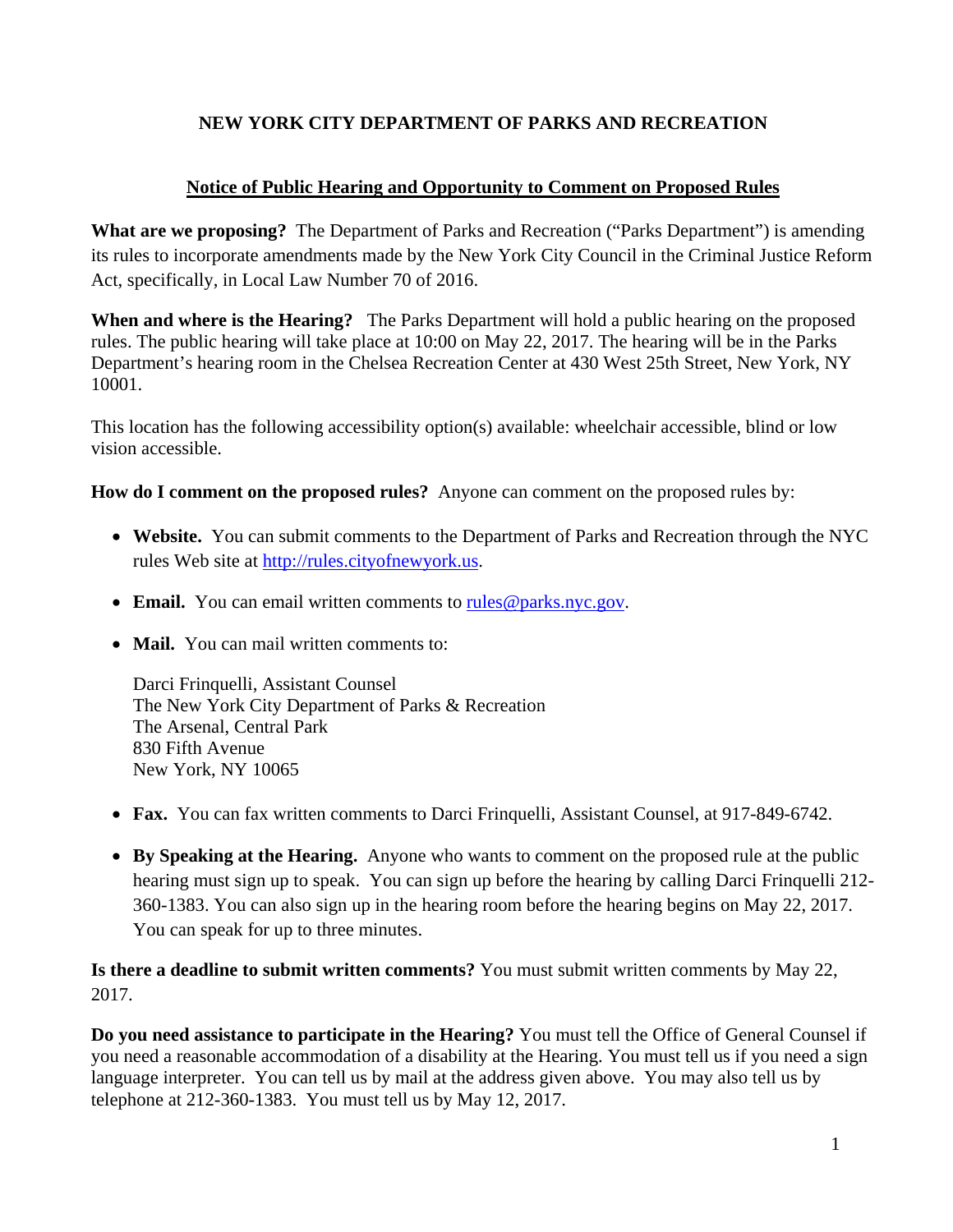**Can I review the comments made on the proposed rules?** You can review the comments made online on the proposed rules by going to the website at http://rules.cityofnewyork.us/. A few days after the hearing, a recording of the hearing and copies of the written comments will be available to the public at the Office of the General Counsel. Please call 212-360-1383 for more information.

**What authorizes the Parks Department to make this rule?** Sections 389, 533(a)(9), and 1043 of the City Charter authorize the Parks Department to make this proposed rule. This proposed rule was not included in the Parks Department's regulatory agenda for this Fiscal Year because it was not contemplated when agencies needed to submit an agenda.

**Where can I find the Parks Department's rules?** The Parks Department's rules are in title 56 of the Rules of the City of New York.

**What rules govern the rulemaking process?** The Parks Department must meet the requirements of Section 1043 of the New York City Charter when creating or changing rules. This notice is made according to the requirements of Section 1043 of the Charter.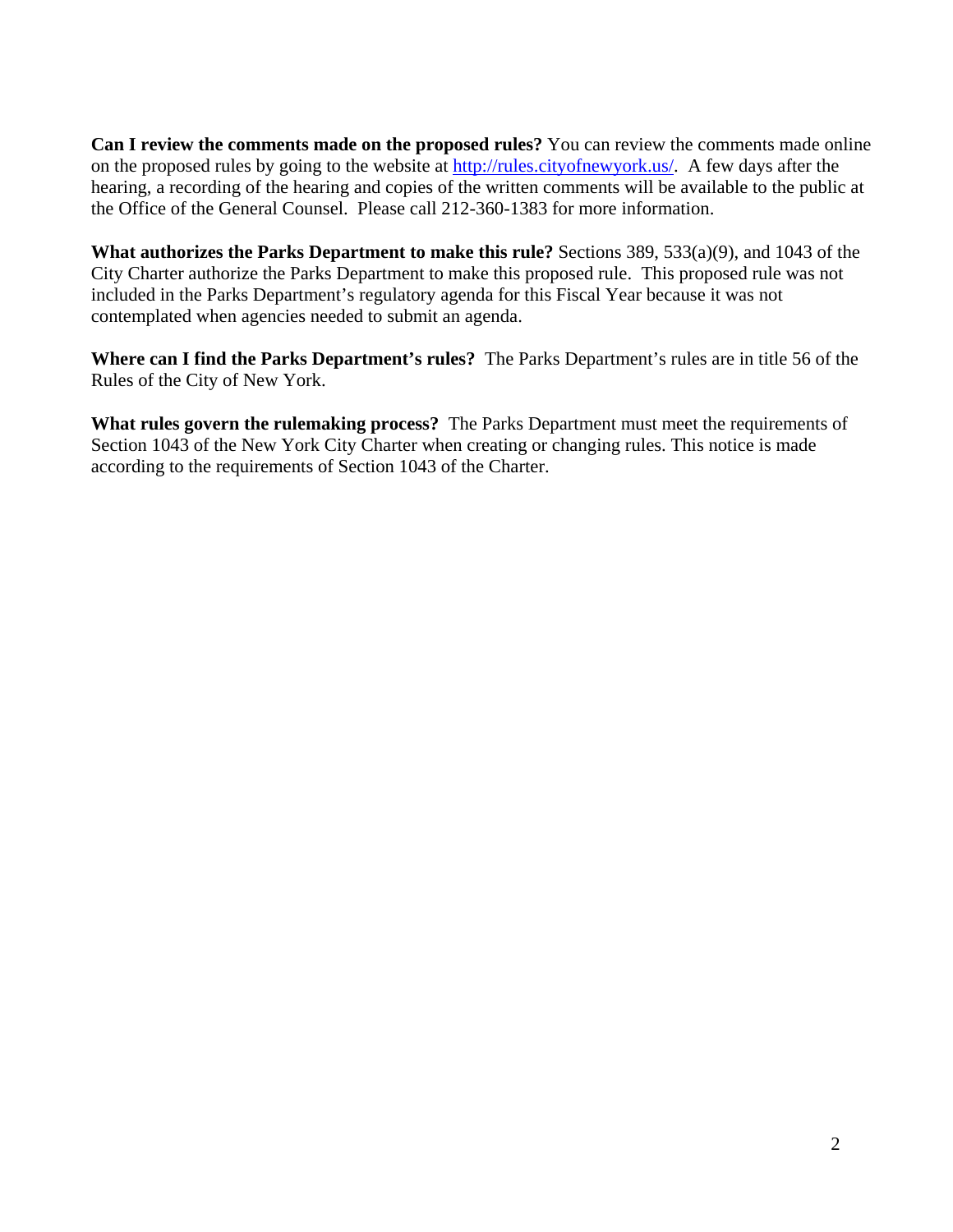### **Statement of Basis and Purpose**

The Parks Department proposes to amend Sections 1-02, 1-03, 1-04, 1-05, and 1-07 of Chapter 1 of Title 56 of the Rules of the City of New York. The amended rules will reflect changes made by Local Law Number 70 to the New York City Charter and the Administrative Code. Local Law Number 70 was enacted as part of the Criminal Justice Reform Act on June 13, 2016.

Currently, pursuant to New York City Charter § 533(a)(9), the violation of a Parks rule constitutes a misdemeanor. As of June 13, 2017, Local Law Number 70 will provide that, with some exceptions, a violation of a Parks rule will constitute an offense, which is classified as a violation under the Penal Law. These violations will be punishable by up to one day in jail or a fine of up to \$200. The local law also provides that people who commit these violations will be subject to civil penalties of up to \$300 for each violation. However, Local Law Number 70 also classified particular violations as misdemeanors in the Administrative Code and provided that the civil penalties for those misdemeanors could be higher than \$300.

The proposed amendments strive to simplify Parks rules and bring them into compliance with Local Law Number 70 by making the following changes:

- Revise Parks' list of prohibited and regulated activities to comply with the descriptions and definitions set forth in Local Law Number 70.
- Add the Parks penalty schedule to Parks' rules. The penalty schedule is currently found in the rules of the Office of Administrative Trials and Hearings.
- Reduce the Parks' penalties that are currently out of compliance with the maximum penalties established by Local Law Number 70.
- Adjust the Parks default penalties so they are no more than 150% of the penalty for a first violation.

The Parks Department's authority for these rules is found in Sections 389, 533(a)(9), and 1043 of the New York City Charter.

New material is underlined. [Deleted material is in brackets.]

"Shall" and "must" denote mandatory requirements and may be used interchangeably in the rules of this Department, unless otherwise specified or unless the context clearly indicates otherwise.

### **Section 1. Section 1-02 of Title 56 of the Rules of the City of New York shall be amended to read as follows:**

### § 1-02 **Definitions.**

**Authorized bathing beaches.** "Authorized bathing beaches" are those beaches designated as such by the Department after approval by the New York State Department of Health [authorities]or the New York City Department of Health and Mental Hygiene.

**Bathing area.** "Bathing area" means any area maintained for the use of bathers, including the water area and lands under water adjacent to and within one thousand feet of the authorized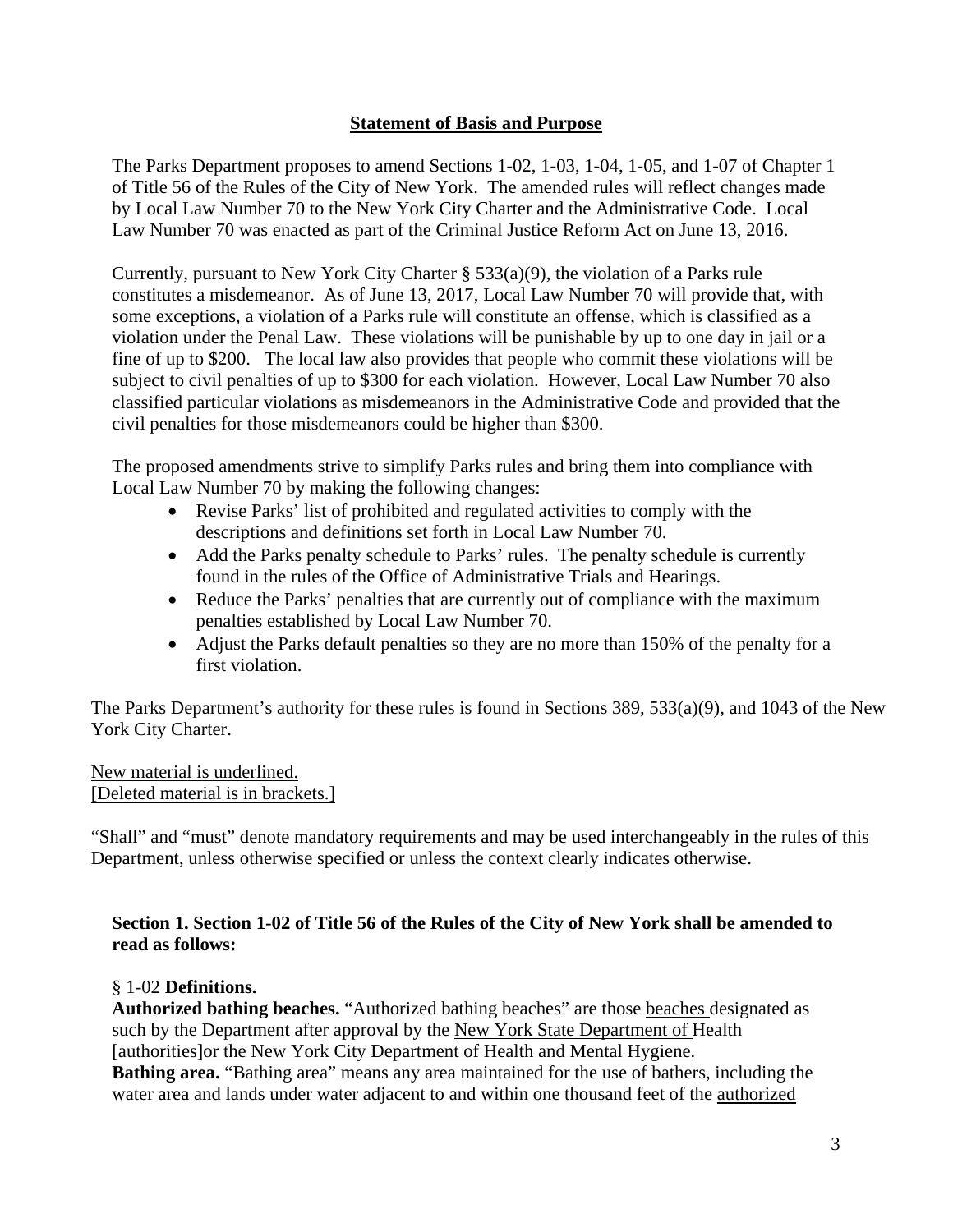bathing beaches on the ocean, bays or rivers along the shores of New York City under the jurisdiction of the Commissioner.

**Bicycle.** "Bicycle" means every two- or three-wheeled device upon which a person or persons may ride, propelled by human power through a belt, a chain or gears, with such wheels in a tandem or tricycle, except that it shall not include such a device having solid tires and intended for use only on a sidewalk by pre-teenage children.

**Boardwalk.** "Boardwalk" means any waterfront promenade maintained for pedestrians. **Body board.** "Body board" means (1) a semi-curved rectangular object made of closed-cell foam designed to be used lying down on the stomach (not for standing on); (2) that is no longer than 46" in length and 24" in width; and (3) that does not have rigid or semi-rigid attachments or protrusions that serve as rudders and are used to aid in steering. Such rudders may be commonly referred to as "skegs."

**City.** "City" means the City of New York.

**Commissioner.** "Commissioner" means the Commissioner of the Department of Parks and Recreation or the chief executive officer of any successor agency.

**Demonstration.** "Demonstration" means a group activity including but not limited to, a meeting, assembly, protest, rally, march or vigil which involves the expression of views or grievances, involving more than 20 people or a group activity involving less than 20 people for which specific space is requested to be reserved.

**Department.** "Department" refers to the Department of Parks and Recreation of the City of New York or all successor agencies.

**[Dumping.** "Dumping" refers to the unauthorized disposal of refuse in an amount totaling one cubic yard or more.]

**Event.** "Event" refers to both Demonstrations and Special Events.

**Expressive Matter.** "Expressive matter" means materials or objects with expressive content, such as newspapers, books, or writings, or visual art such as paintings, prints, photography, sculpture, or entertainment.

Littering. "Littering" refers to the unauthorized disposal of refuse in an amount totaling less than one cubic yard.

**Motor vehicle.** "Motor vehicle" refers to any automobile, motorcycle, moped, or other vehicle propelled by a motor.

**Owner.** "Owner" refers to any person owning, operating, or having the use or control of an animal, a vehicle, or any other personal property.

Park. "Park" signifies public parks, beaches, waters and land under water, pools, boardwalks, playgrounds, recreation centers and all other property, equipment, buildings and facilities now or hereafter under the jurisdiction, charge, or control of the Department.

Park path. "Park path" means any road, path or trail through or within a park that is not used for vehicular traffic, except for possible use by emergency motor vehicles or Department motor vehicles, provided that it shall not include a path designated by the Commissioner as a bikepath.

**Park road.** "Park road" means any road through or within a park, and is used for vehicular traffic.

**Park sign.** "Park sign" means any placard, notice or sign duly posted or authorized by the Department.

**Park-street.** "Park-street" means the full width of all streets abutting any park.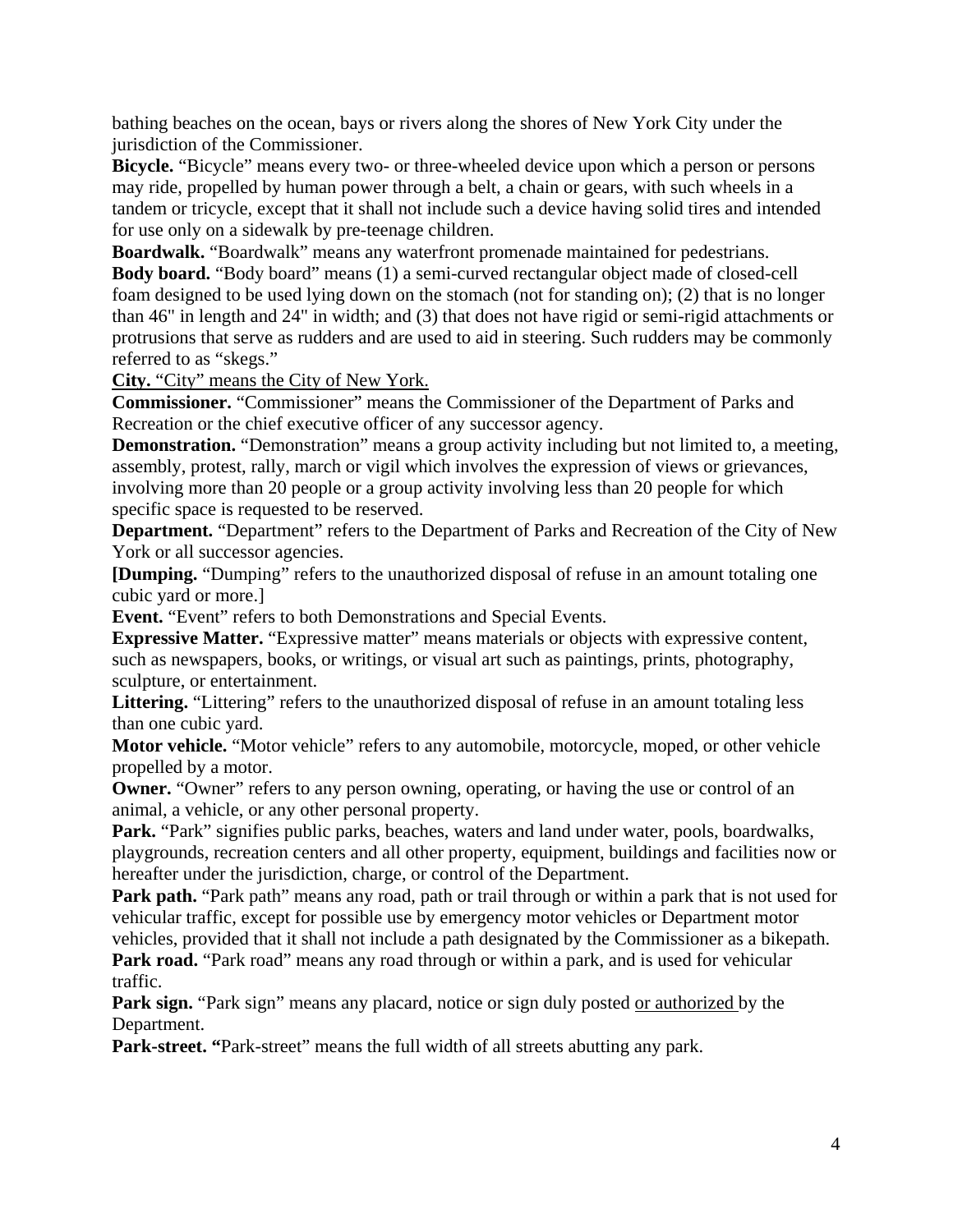**Parks waters.** "Parks waters" means waters in any park, pool, bathing area, tributary, brook, stream, ocean, or sewer or drain flowing into said waters that is under the Department's jurisdiction.

**Pedicab.** "Pedicab" means a bicycle as defined in this section or other device designed and constructed to transport or carry passengers, that is solely propelled by human power, and that is operated to transport passengers for hire.

Permit. "Permit" unless otherwise specified, means any written authorization issued by or under the authority of the Commissioner for a specified privilege, permitting the performance of a specified act or acts in any park or on any park-street.

Person. "Person" means any natural person, corporation, society, organization, company, association, firm, partnership, or other entity.

Police officer. "Police officer" refers to any member of the Police Department of the City of New York and any other city employee who is a Special Patrolman appointed and sworn in by the Police Commissioner and assigned to the Commissioner.

**Rules.** "Rules" unless otherwise specified, refers to any Rule established pursuant to § 533(a) of Chapter 21 of the New York City Charter and promulgated in compliance with the notice, publication and filing requirements of Chapter 45 of the New York City Charter.

**Sexual activity.** "Sexual activity" means any activity by a person that reasonably appears to be intended to sexually arouse that person or another person, and in which such person exposes his or her buttock or genitalia, or the area of the female breast below the top of the areola.

**Sound reproduction device.** "Sound reproduction device" includes, but is not limited to, any radio receiver, phonograph, television receiver, amplified musical instrument, portable speaker, tape recorder, cassette or disc player, speaker device or system, and any sound amplifier.

**Special Event.** "Special Event" means a group activity including, but not limited to, a performance, meeting, assembly, contest, exhibit, ceremony, parade, athletic competition, reading, or picnic involving more than 20 people or a group activity involving less than 20 people for which specific space is requested to be reserved. [Special Event shall not include casual park use by visitors or tourists.]

**Unlawful dumping.** "Unlawful dumping" means suffering or permitting any dirt, sand, gravel, clay, loam, stone, rocks, rubble, building rubbish, sawdust, shavings or trade or household waste, refuse, ashes, manure, garbage, rubbish or debris of any sort or any other organic or inorganic material or thing or other offensive matter being transported in a dump truck or other vehicle or conveyance to be dumped, deposited or otherwise disposed of.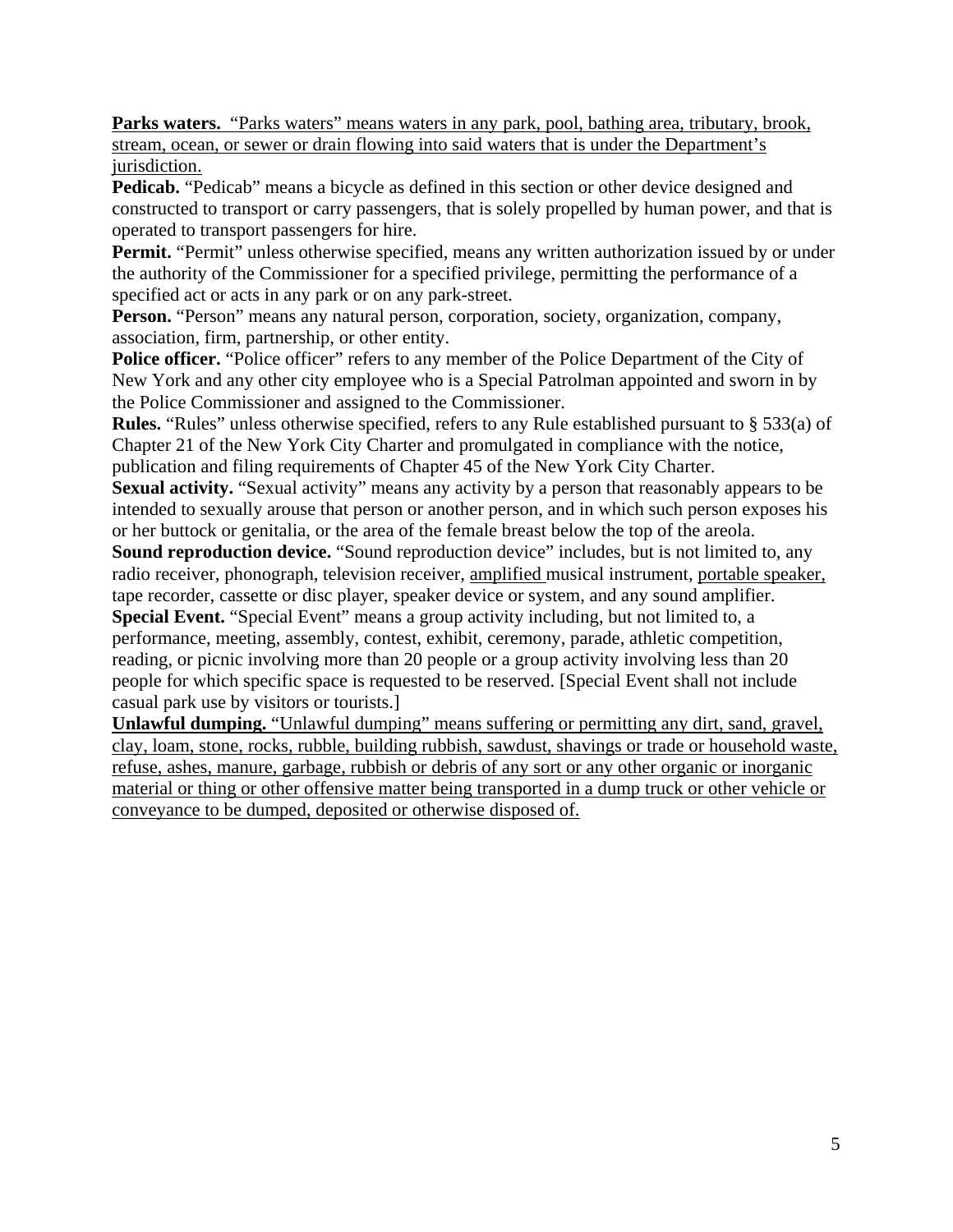#### **Section 2. Section 1-03 of Title 56 of the Rules of the City of New York shall be amended to read as follows:**

#### **§ 1-03 General Provisions.**

(a) *Hours of operation.*

 (1) Persons may enter and use the parks from 6:00 a.m. until 1:00 a.m. unless other open hours are posted at any park.

 (2) Whenever a threat to public health or safety exists in any park resulting from any natural cause, explosion, accident or any other cause, or by riot or unlawful assembly or activity, the Commissioner may close the park or any part thereof to the public for such duration as he deems necessary to ensure the safety and well-being of the public.

 (3) No person shall enter or remain in any park without the permission of the Commissioner when such park is closed to the public.

#### (b) *Permits.*

 (1) When any provision of these [Rules] rules requires a permit as a condition to the performance of an act or activity, no such act or activity shall be implemented or commenced prior to the receipt of written authorization from the Commissioner or from his authorized representative.

 (2) A permit may be granted upon such terms and conditions as the Commissioner shall reasonably impose, and shall authorize the permitted acts or activities only insofar as they are performed in strict accordance with the terms and conditions thereof.

 (3) Permits shall be applied for on forms prepared and provided by the Department, which forms shall require such information as the Department may deem appropriate for the review and evaluation of the permit application. Procedures for issuance of special event and demonstration permits are governed by § 2-08 of the Department's rules. The Commissioner may require a fee for the issuance of a permit.

 (4) The Commissioner may require the permittee to post a bond in an amount sufficient to ensure full compliance with the terms and conditions of the permit. The decision of whether to require a bond will be based on the following factors: *(a)* The location of the event and such location's vulnerability to damage; *(b)* Whether the event or any activities associated with the event present a high risk of property damage; *(c)* The number of people expected to be in attendance; *(d)* The type of equipment to be brought onto the site; *(e)* The number of days the permittee will occupy the site; *(f)* The season in which the event will take place.

 (5) The Commissioner may require the permittee to obtain personal liability insurance for the event, naming [the Department and ]the City of New York as an additional [insureds] insured. The decision on whether to require insurance will be based on the following factors: *(a)* Whether the special event or any activities included as part of the special event present a risk of personal injury or property damage[.]; *(b)* Whether the special event involves the sale of food[.]; *(c)* Whether the special event involves over 2,000 participants, or a large number of participants relative to the size of the site[.]; *(d)* Whether the special event involves transportation and installation of heavy equipment, or the installation of a stage or other temporary structure.

(6) No person shall conduct any activity for which a permit is required unless  $[(a)](a)$  such permit has been issued; [(b)]*(b)* all terms and conditions of such permit have been or are being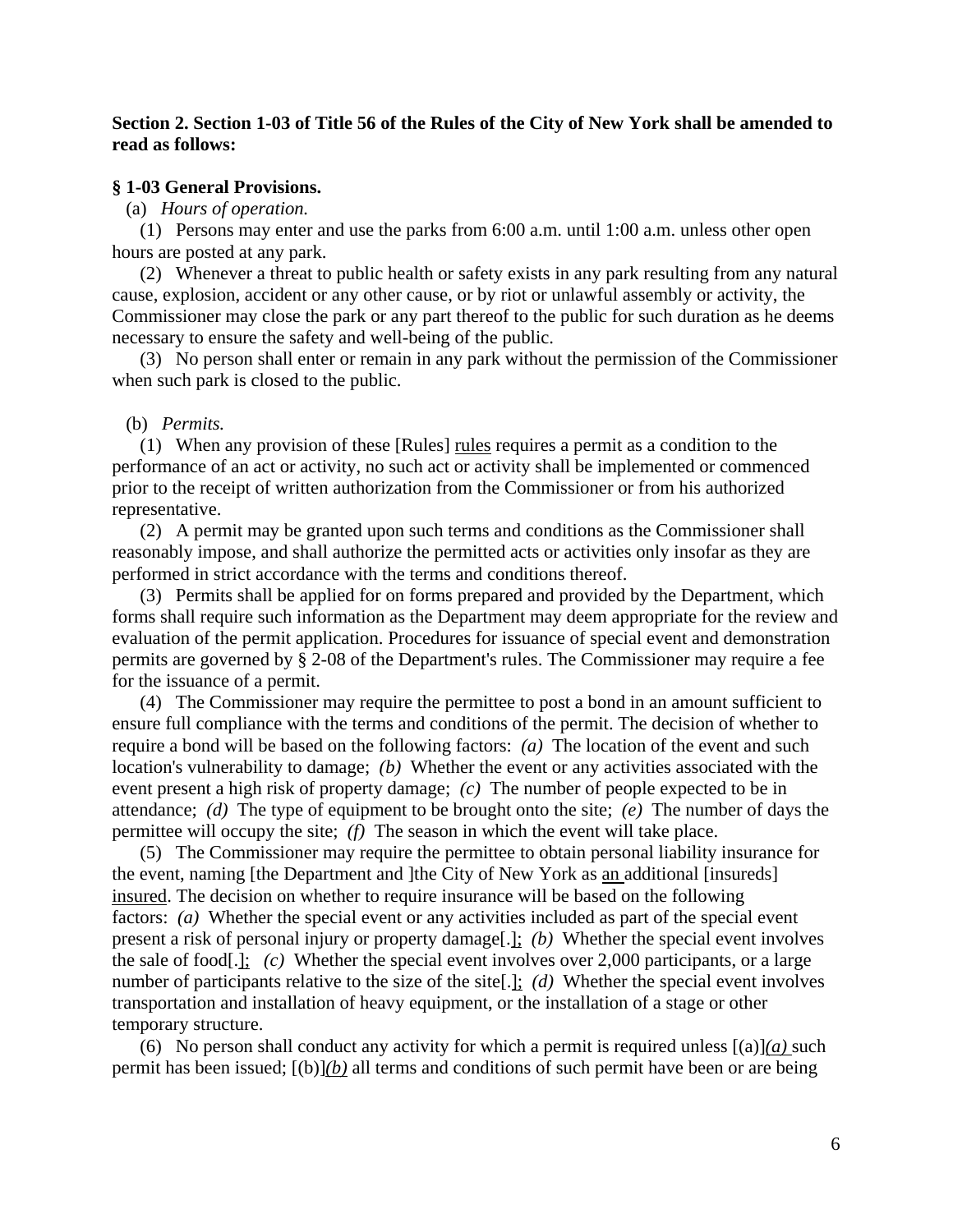complied with; and  $[(c)](c)$  the permit is kept on hand at the event, so as to be available for inspection by Police or Department employees.

 (7) Failure to comply with the terms and conditions of any permit shall be a violation of these rules. If, upon expiration or termination of the permit, it is determined that a permittee has not complied with the terms and conditions of the permit, or has violated any law, ordinance, statute or rule, then the following rules shall apply:

 (i) any bond provided as security for a permittee's performance with the Department shall be forfeited and retained by the City to the extent necessary to remedy, or compensate the City for, the damages caused by such acts, omissions, or violations;

 (ii) the permittee, together with his or her agents and employees who violated such terms and conditions or provisions of law, ordinance, statute or rule, shall be jointly and severally liable for any additional sum necessary to correct or compensate the City for such damages; and

 (iii) neither forfeiture of any security nor payment nor recovery for such damages shall in any way relieve the permittee of civil or criminal liability arising from the violation of any law, ordinance or rule.

#### (c) *Failure to Comply with Directions of Police Officers, Urban Park Rangers, Parks Enforcement Patrol Officers, or Other Department Employees, or Park Signs.*

Violation of any paragraph of this subdivision shall subject the violator to a civil penalty, as specified in the Department's penalty schedule. *See* 56 RCNY §1-07. In addition, except as otherwise provided below, such violation shall also constitute an offense (classified as a "violation" under the Penal Law), which can be punished by imprisonment of up to one day or a fine of not more than \$200. As specified in this subdivision, certain violations of specified paragraphs of this subdivision are classified by the Administrative Code as misdemeanors. Except as otherwise provided in this subdivision, a misdemeanor can be punished by imprisonment of up to 20 days or a fine of not more than \$1,000. Note that other laws, including but not limited to the Penal Law, may also apply to the conduct described below.

 (1) No person shall fail, neglect or refuse to comply with the lawful direction or command of any [Police Officer, Urban Park Ranger, Parks Enforcement Patrol Officer or other Department employee, indicated verbally, by gesture or otherwise]member of the Police Department, peace officer, park supervisor or such person's superior, lifeguard, or Department employee under the command of the Parks Enforcement Patrol Division. Violation of this paragraph constitutes a misdemeanor.

 (2) No person shall fail, neglect or refuse to comply with the lawful direction or command of any Department employee other than those listed in paragraph 1 of this subdivision.

 (3) No person shall fail to comply with or obey any instruction, direction, regulation, warning, or prohibition, written or printed, displayed or appearing on any park sign, except such sign may be disregarded upon order by a Police Officer or designated Department employee.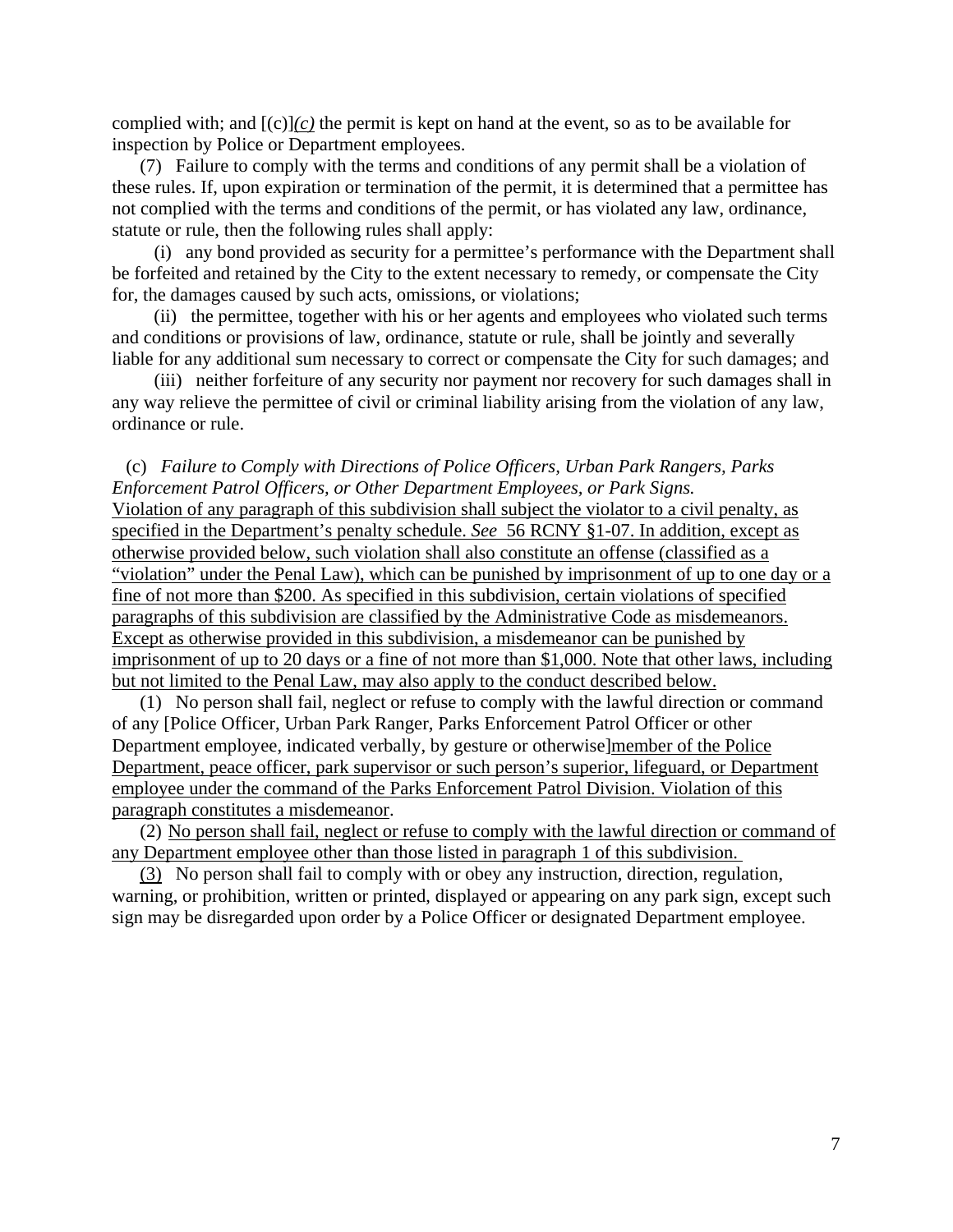### **Section 3. Section 1-04 of Title 56 of the Rules of the City of New York shall be amended to read as follows:**

# § 1-04 **Prohibited Uses.**

Violation of any paragraph or subparagraph of this section shall subject the violator to a civil penalty, as specified in the Department's penalty schedule. *See* 56 RCNY §1-07. In addition, except as otherwise provided below, such violation shall also constitute an offense (classified as a "violation" under the Penal Law), which can be punished by imprisonment of up to one day or a fine of not more than \$200. As specified in this section, certain violations of specified paragraphs or subparagraphs of this section are classified by the Administrative Code as misdemeanors. Except as otherwise provided in this section, a misdemeanor can be punished by imprisonment of up to 20 days or a fine of not more than \$1,000. Note that other laws, including but not limited to the Penal Law, may also apply to the conduct described below.

### (a) *Destruction or abuse of property and equipment.*

(1) No person shall destroy or abuse any public property under the charge and control of the Department in a manner that causes significant damage or expense. Significant damage or expense includes, but is not limited to, damage that will require the replacement of a Department attachment, fixture, piece of equipment, or structure; major landscaping or planting; construction; or excavation. Violation of this paragraph constitutes a misdemeanor punishable by not more than six months imprisonment or by a fine of not more than \$15,000, or by both. (2) No person shall injure, deface, alter, write upon, destroy, remove or tamper with in any way, any real or personal property or equipment owned by or under the jurisdiction or control of the Department.

### (b) *Destruction or abuse of trees, plants, flowers, shrubs and grass.*

(1) (i) No person shall [deface, write upon, injure, sever, mutilate, kill or remove from the ground] cut, remove, or destroy any trees under the jurisdiction of the Department without permission of the Commissioner. Violation of this subparagraph constitutes a misdemeanor punishable by not more than six months imprisonment or by a fine of not more than \$15,000, or by both. For purposes of this subparagraph, "destroy" shall include, but not be limited to, kill, carve, prune, and inflict other physical damage to the tree.

(ii) No person shall deface or write upon any trees under the jurisdiction of the Department. (iii) No person shall deface, write upon, sever, mutilate, kill or remove from the ground any plants, flowers, shrubs or other vegetation under the jurisdiction of the Department without permission of the Commissioner.

(2) No person shall go upon or allow any animal or child in his custody to go upon any newlyseeded lawn or grass plot.

(3) No person shall go upon or allow any animal or child in his custody to go upon any area enclosed by fencing, temporary or permanent, where such fencing or signs posted thereon reasonably indicate that entry into such area is forbidden.

(4) No person shall possess any tools commonly used for gardening, or any plant, tree, shrub or other vegetation, in any park except where such possession is specifically designated to be permissible by the Commissioner.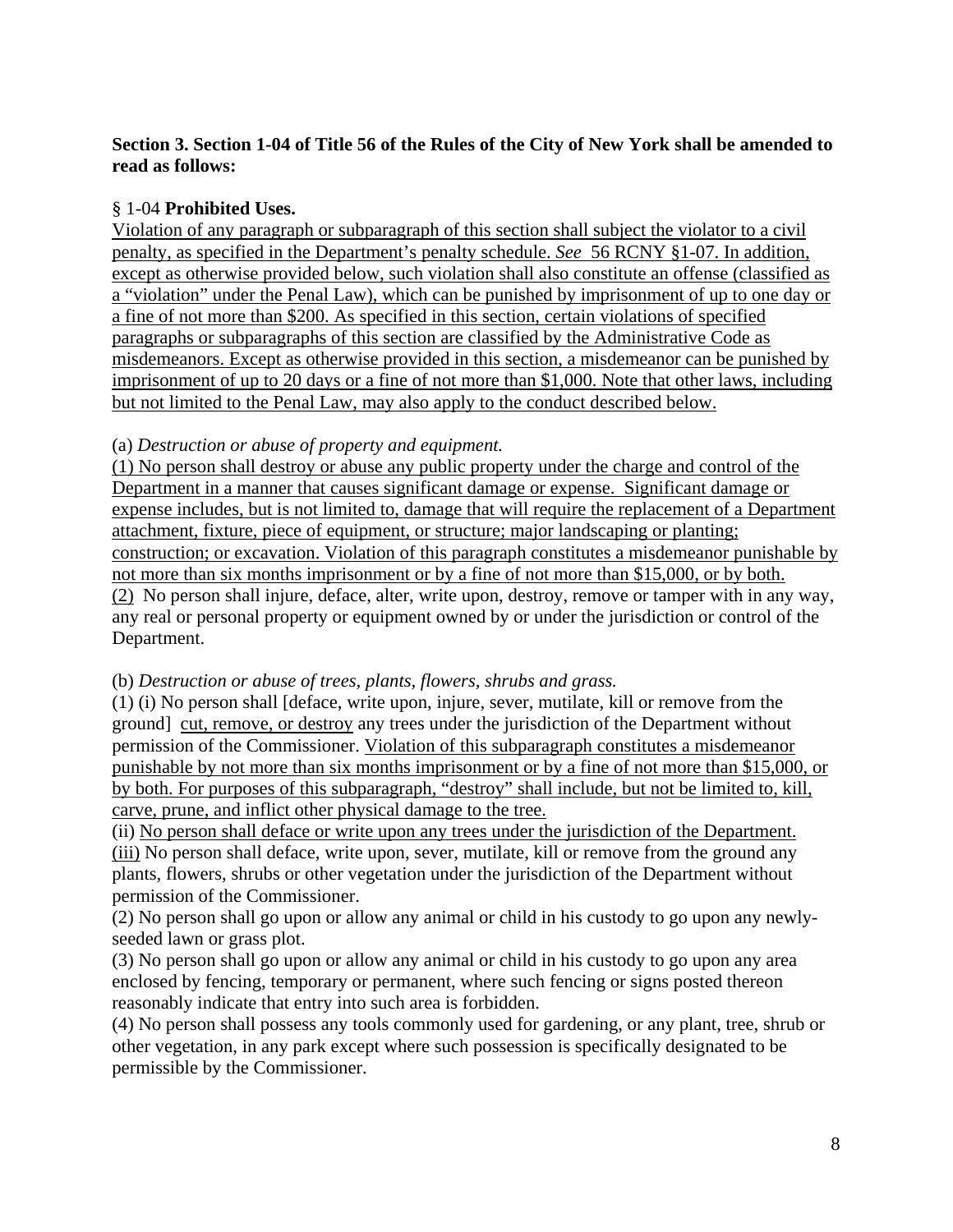(5) No person shall use a metal detector in any park, except in unvegetated beach areas. Use of metal detectors in other park areas will be permitted if the prior written consent of the Commissioner is obtained.

## (c) *Littering, polluting, dumping, and unattended property.*

(1) No person shall litter in any park. All persons shall use receptacles provided for the disposal of refuse. No person shall deposit household or commercial refuse in any park receptacle. (2) No person shall throw, drop, allow to fall, [or] discharge into or leave in [the waters within any park (including pools and bathing areas), or any tributary, brook, stream, sewer or drain flowing into said waters], or otherwise introduce into Parks waters any substance, liquid or solid, gas, or other item which may or will result in the pollution of said waters. Violation of this paragraph constitutes a misdemeanor.

(3) No person shall engage in unlawful dumping in any park. Violation of this paragraph constitutes a misdemeanor.

(4) No person shall, within or adjacent to any park, store or leave unattended personal belongings.

(d) [*Restrictions*] *Prohibition on glass.* Glass bottles or other glass containers are prohibited in parks. The Commissioner may, in his discretion, designate certain parks, or portions thereof, as [restricted] areas wherein [no] glass bottles or other glass containers will be permitted. Failure to comply with such [restrictions] prohibition on glass bottles or containers shall constitute a violation of these rules. This subdivision (d) shall not apply to glass bottles or containers used in the care and feeding of infant children.

### (e) *Aviation.*

(1) No person shall voluntarily bring, land or cause to alight within or upon any park, any airplane, hot air balloon, parachute, hang glider, or other aerial craft or device that endangers any person or property, except that certain areas may be designated appropriate landing places for medical evacuation helicopters. Violation of this paragraph constitutes a misdemeanor. (2) No person shall voluntarily bring, land or cause to alight within or upon any park, any airplane, hot air balloon, parachute, hang glider, or other aerial craft or device, except that certain areas may be designated appropriate landing places for medical evacuation helicopters. (3) For the purposes of this subdivision (e), voluntarily shall mean anything other than a forced landing caused by mechanical or structural failure of the aircraft or other aerial device.

### (f) *Explosives, firearms, and weapons.*

(1) No person[, except a police officer or peace officer while on duty,] shall bring into or have in his or her possession in any park, any firearms, slingshots, firecrackers, missile propelling instruments or explosives, including any substance, compound, or mixture having properties of such a character that alone or in combination with other substances, compounds or mixtures, propel missiles, explode or decompose to produce flames, combustion, noise, or noxious or dangerous odors. Violation of this paragraph constitutes a misdemeanor.

(2) Paragraph (1) of this subdivision shall not apply to: a sworn member of the uniformed force of the Police Department, whether on or off-duty; persons in the military or other service of the United States who are in pursuit of official duty or duly authorized by federal law, regulation, or order to possess the relevant firearm or other item; persons in the military service of the state of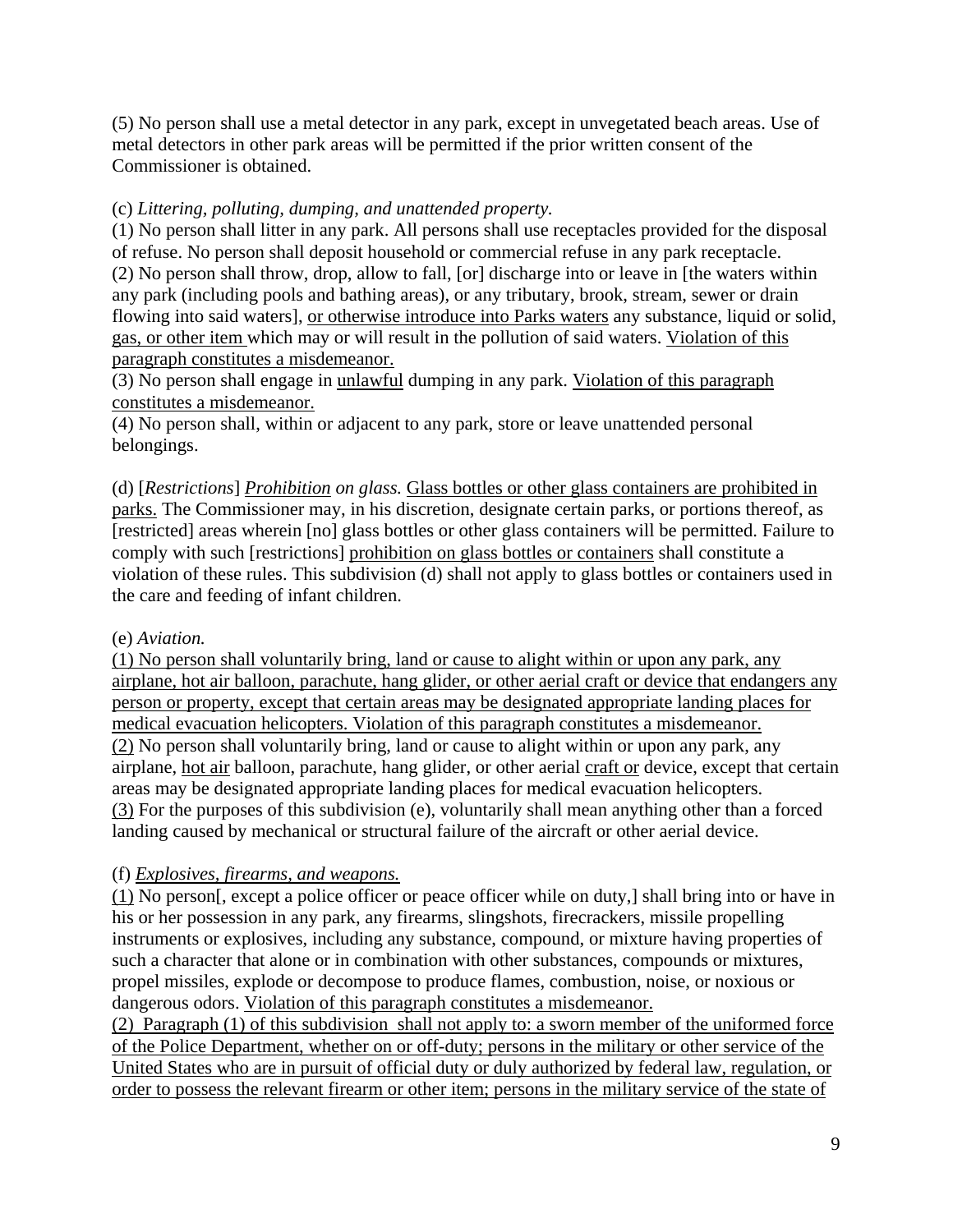New York when on duty and duly authorized by applicable regulations to possess the relevant firearm or other item; police officers as defined by subdivision 34 of section 1.20 of the criminal procedure law, if not otherwise specified by this subdivision, when on duty; or peace officers as defined by section 2.10 of the criminal procedure law, when on duty.

[Nothing in this subdivision (f)](3) Paragraph (1) of this subdivision shall not be construed to prohibit the proper use of cigarette lighters, matches or of charcoal lighter fluid in proper containers in picnic grills where permissible pursuant to the provisions of these [Rules] rules.

### (g) *Abuse of park animals.*

(1) [No] Except pursuant to a permit for trapping issued by the Department, no person shall [within any park (including any zoo area)] molest, chase, harass, injure, wound, trap, hunt, shoot, throw missiles at, kill or remove any animal, any nest, or the eggs of any amphibian, reptile or bird[;], or otherwise harm or intentionally take actions that could reasonably harm any animal, nest, or such eggs. Further, no person shall knowingly buy, receive, have in his or her possession, sell or give away any such animal or egg taken from or killed within [any park (including any zoo area)] the jurisdiction of the Department, including any zoo area. Violation of this paragraph constitutes a misdemeanor.

(2) No person shall feed animals in any park (including any zoo area) except unconfined squirrels and birds, and where specifically authorized by the Commissioner. The Commissioner may also designate certain areas where all feeding of animals is prohibited. It shall be a violation of these rules to feed animals in any area where such feeding is prohibited.

(h) [*Marijuana; controlled substances.* No person shall bring, possess, distribute, sell, solicit or consume marijuana or any controlled substance, as defined in § 220.00 of the New York State Penal Law, in any park, playground, beach, swimming pool, or other park property or facility.] Reserved.

# (i) *Failure to control animals.*

(1) Except as specified in § 1-05(s)(3) or in paragraph [two] three of this subdivision, no person owning, possessing or controlling any animal shall cause or allow such animal to be unleashed or unrestrained in any park unless permitted by the Commissioner [in accordance with these rules] or authorized by law. No person owning, possessing or controlling any animal shall cause or allow such animal to be out of control in any park under any circumstances. Animals that are [unleashed or unrestrained, except as permitted by these rules, or] out of control may be seized and impounded. Violation of this paragraph constitutes a misdemeanor.

(2) Properly licensed dogs, wearing a license tag and vaccinated against rabies pursuant to the laws of the State of New York and City of New York and restrained by a leash or other restraint not exceeding six feet in length, may be brought into a park, except in no event shall dogs or other animals be allowed to enter any playground, zoo, swimming pool and swimming pool facility, bathing area and adjacent bathing beach (unless otherwise permitted by the Commissioner[ and not during the designated bathing season]), bridle path (unless [leashed dogs are ]permitted therein by the Commissioner), fountain, ballfield, basketball court, handball court, tennis court, or other area prohibited by the Commissioner. Nothing in this [subdivision (i)] paragraph shall be construed to prohibit persons with disabilities from bringing [seeing eye dogs, or other service dogs trained to assist such persons] service animals into [these] areas under the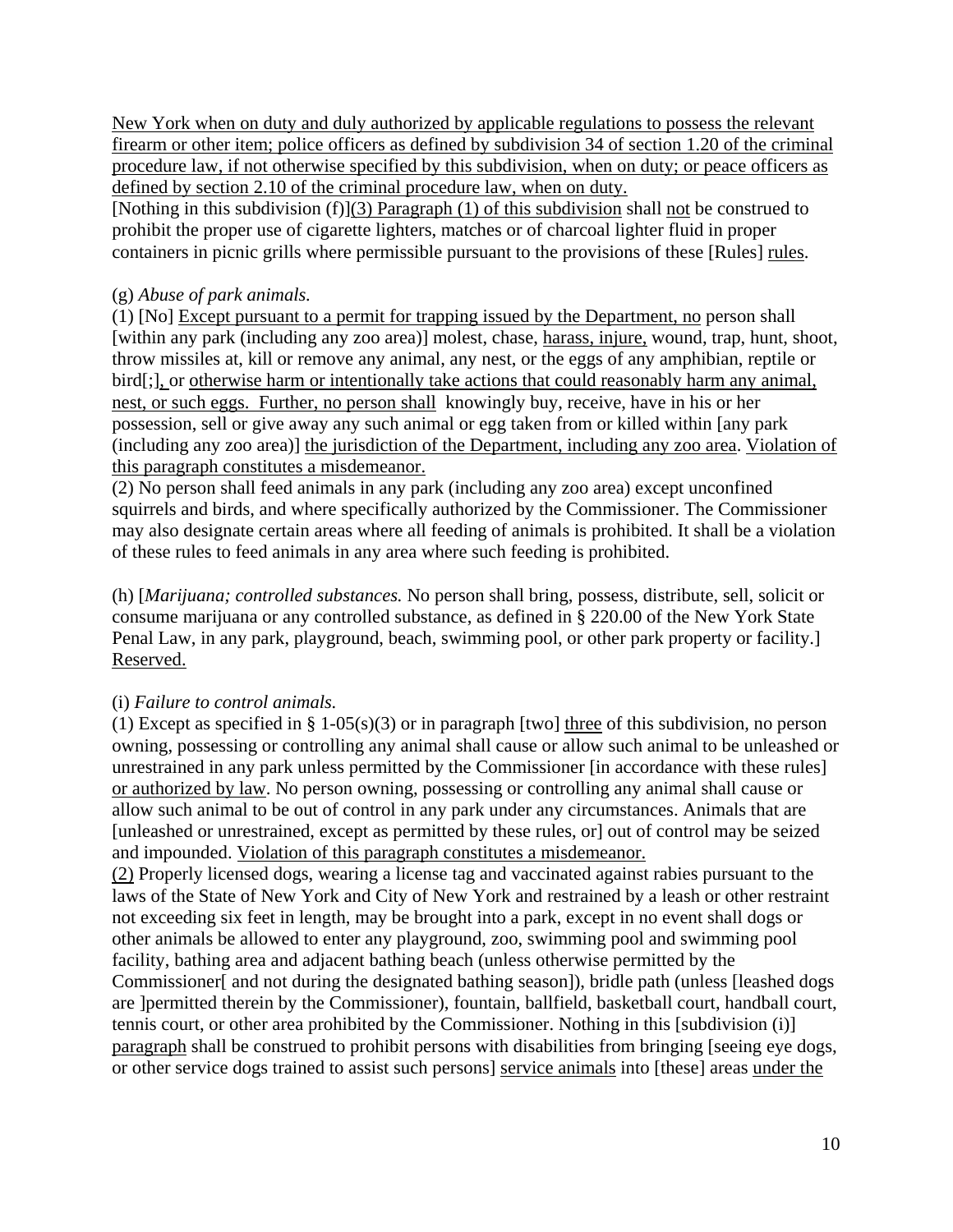Department's jurisdiction as authorized by federal, state, or city law. Nothing herein shall prohibit horses from entering or being within a park as provided in § 1-05(q). [(2)](3) Unless specifically prohibited herein or by the Department of Health and Mental Hygiene ("DOHMH"), properly licensed dogs wearing a license tag and vaccinated against rabies pursuant to the laws of the State of New York and City of New York may be unleashed within a designated park or designated portions of a park [between the hours of 9:00 p.m. and 9:00 a.m.] from the park's opening until 9:00 a.m. and from 9:00 p.m. until the park closes under the following conditions: (i) such dogs shall, except for being unleashed, be kept under the control of their owner and shall not at any time harass or injure any park patron and/or, harass, injure, damage, sever, mutilate, or kill any animal, tree, planting, flower, shrub or other vegetation; (ii) such dogs shall not at any time enter any playground, zoo, swimming pool and swimming pool facility, bathing area and adjacent bathing beach (unless otherwise permitted by the Commissioner [and not during the designated bathing season]), bridle path (unless [leashed dogs are ]permitted therein by the Commissioner), fountain, ballfield, basketball court, handball court, tennis court, or other area prohibited by the Commissioner; (iii) such dogs shall be immediately leashed by their owners upon any direction or command of any Police Officer, Urban Park Ranger, Parks Enforcement Patrol Officer or other Department employee or employee of the DOHMH, the refusal of which direction or command shall constitute a violation of  $\S$  1-03(c); and (iv) owners of such dogs shall provide proof of current vaccination against rabies and proof of current licensing upon the request of any Police Officer, Urban Park Ranger, Parks Enforcement Patrol Officer or other Department employee or employee of the DOHMH, the refusal of which shall constitute a violation of  $\S$  1-03(c),  $\S$  1-05(s)(3) and of this subdivision.

#### (j) *Control and removal of animal waste.*

(1) No person shall allow any dog in his custody or control to discharge any fecal matter in any park unless he promptly removes and disposes of same. [This provision shall not apply to a guide dog accompanying a person with a disability.]

(2) Anyone who drives a horse-drawn carriage into or within a park is required to equip it with horse hampers, horse diapers or some other similar manure catching device which is effective in preventing manure from being deposited on any park street, road or way.

(k) *Urination and defecation in parks.* No person shall urinate or defecate in any Park, or in or upon any park building, monument or structure, except in a facility which is specifically designed for such purpose.

(l) *Disorderly behavior.* [It shall be a violation of these rules to engage in disorderly behavior in a park. A person in any park shall be guilty of disorderly behavior who] No person shall engage in disorderly behavior in a park. Disorderly behavior includes violating the following rules: (1) [enters or leaves any park except by designated entrance ways or exits, or enters or attempts to enter any facility, area or building sealed, locked or otherwise restricted from public access; or] No person, unless authorized to do so, shall knowingly enter or remain in a building or other structure, or upon real property, which is fenced, barricaded or otherwise enclosed in a manner designed to exclude or otherwise discourage entrance by any unauthorized individual, or shall enter or leave the jurisdiction of the Department except by designated entrance ways or exits. Violation of this paragraph constitutes a misdemeanor.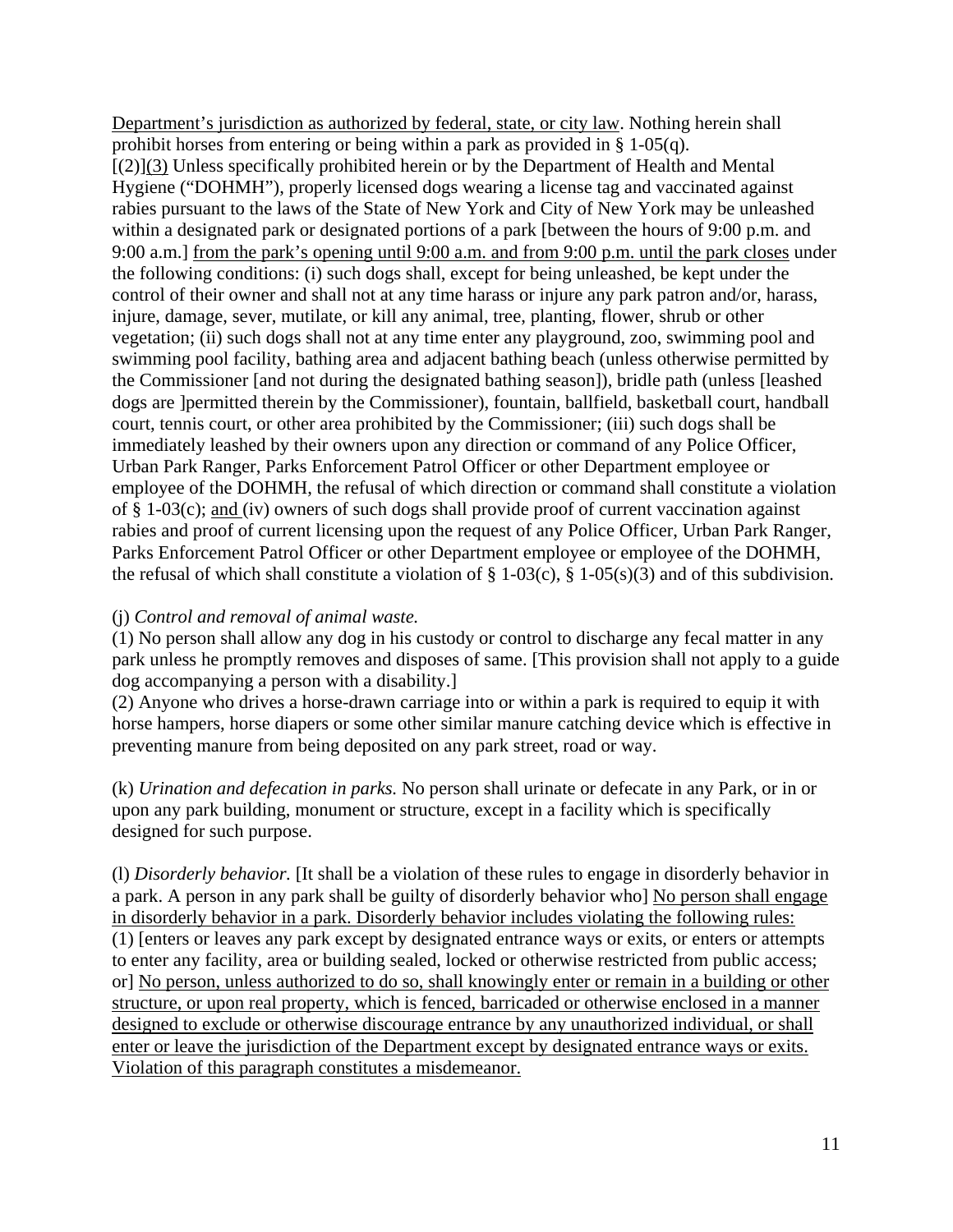(2) [climbs] (i) No person shall climb upon any wall, fence, shelter, tree, shrub, fountain or other vegetation, or any structure or statue not specifically intended for climbing purposes[; or]. (ii) No person shall climb upon any statue or artwork not specifically intended for climbing purposes in a manner that damages or could reasonably damage such statue or artwork. Violation of this subparagraph constitutes a misdemeanor.

(3)[ gains or attempts to] No person shall gain admittance to [the] Department facilities or structures [in any park ]for the use of which charge is made without paying such charge[; or]. Violation of this paragraph constitutes a misdemeanor.

(4) [engages] No person shall engage in any form of gambling or game of chance for money[, or tells fortunes for money; or].

(5) [interferes with, encumbers, obstructs or renders] (i) No person shall render dangerous any part of a [park or] park road[; obstructs]. Violation of this paragraph constitutes a misdemeanor. (ii) No person shall render dangerous any part of a park.

(iii) No person shall obstruct vehicular or pedestrian traffic[; or].

(6) [engages] No person shall engage in fighting or [assaults] shall assault any person[; or]. (7) [engages in a course of conduct or commits acts that unreasonably alarm or seriously annoy another person; or (8) engages] No person shall engage in any form [or] of sexual activity[; or]. [(9) engages] (8) No person shall engage in a course of conduct or [commits] commit acts that endanger the safety of others.

(9) No person shall operate a bicycle, motor vehicle, or similar vehicle in a manner that endangers any other person or property. Violation of this paragraph constitutes a misdemeanor.

[(m) *Loitering for illegal purposes.* It shall be a violation of these rules to engage in loitering for illegal purposes in a park. Any person in any park shall be guilty of loitering for illegal purposes who:

(1) loiters or remains in a park for the purpose of engaging, or soliciting another person to engage, in sexual activity for money; or

(2) loiters or remains in any park with one or more persons for the purpose of unlawfully using, possessing, purchasing, distributing, selling or soliciting marijuana, alcohol or any controlled substance, as defined in § 220.00 of the New York State Penal Law.] Reserved.

(n) *Unlawful exposure.* [It shall be a violation of these rules to appear in public on property under the jurisdiction of the Department] No person shall appear in public in such a manner that one's genitalia are unclothed or exposed. Violation of this subdivision constitutes a misdemeanor.

(o) *Obstruction of sitting areas.* No person shall use a bench or other sitting area so as to interfere with its use by other persons, including storing any materials thereon.

(p) *Unlawful camping.* No person shall engage in camping, or erect or maintain a tent, shelter, or camp in any park without a permit.

(q) *Unlawful spitting.* It shall be unlawful for any person to spit or expectorate in or upon any park building, monument or structure.

(r) *Unhygienic use of fountains, pools, and water.* No person shall use, or permit any animal under his or her control to use, any [water] fountain, drinking fountain, pool, sprinklers,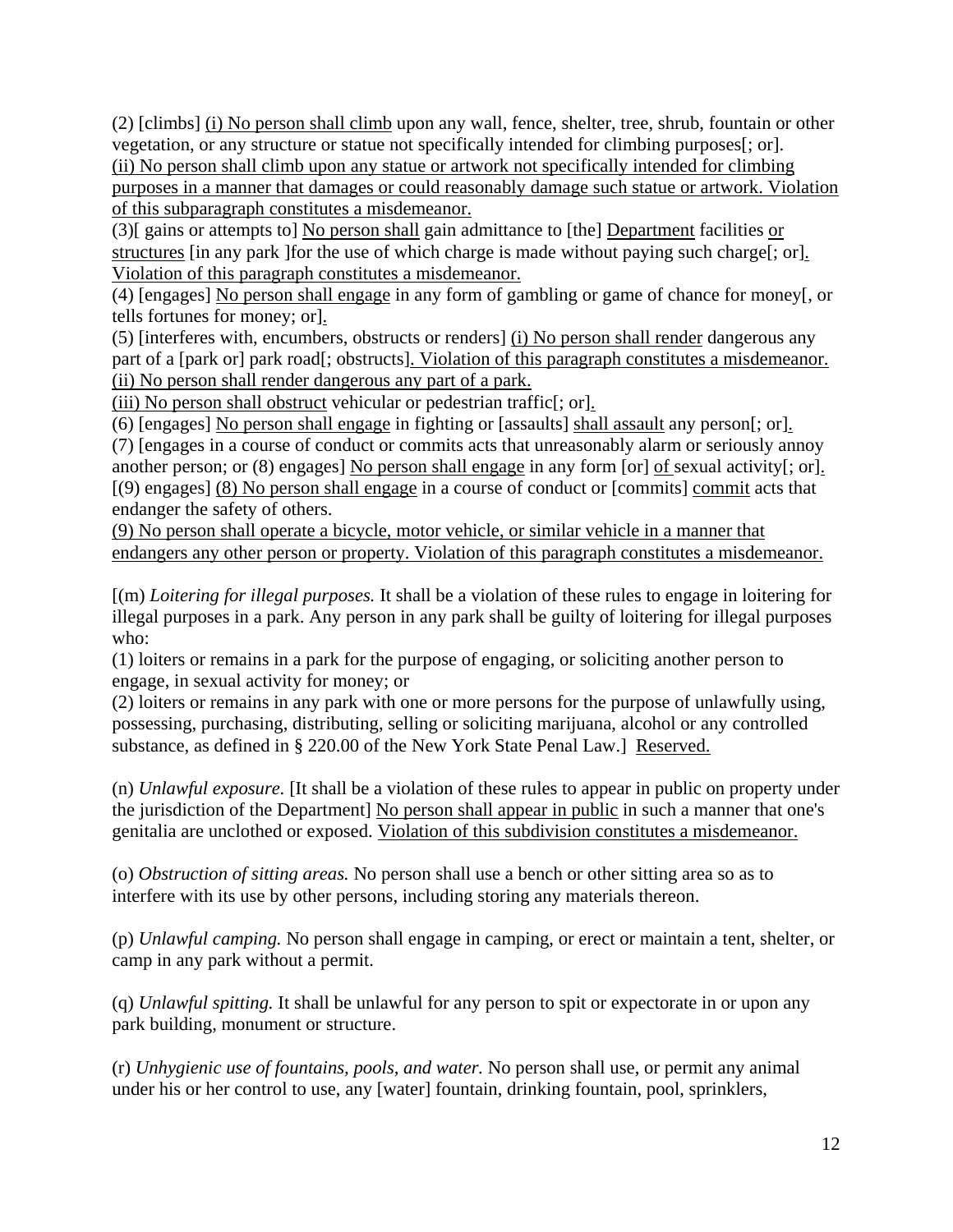reservoir, lake or any other water contained in the park for the purpose of washing or cleaning himself or herself, his or her clothing or other personal belongings. This subdivision shall not apply to those areas within the parks which are specifically designated for personal hygiene purposes (i.e., bathroom, shower room, etc.), provided, however, that no person shall wash his or her clothes or personal belongings in such areas.

## (s) *Unlawful solicitation.*

(1) No person shall engage in any commercial activity or commercial speech in any park, except pursuant to a permit issued under § 1-03(b) and/or § 2-08 of these [Rules] rules. Violation of this paragraph constitutes a misdemeanor.

(2) No person shall solicit money or other property from persons not known to such person in any park, unless such person possesses a permit for noncommercial solicitation issued by the Commissioner.

### **Section 4. Section 1-05 of Title 56 of the Rules of the City of New York shall be amended to read as follows:**

## § 1-05 **Regulated Uses.**

Violation of any paragraph or subparagraph of this section shall subject the violator to a civil penalty, as specified in the Department's penalty schedule. *See* 56 RCNY § 1-07. In addition, except as otherwise provided below, such violation shall also constitute an offense (classified as a "violation" under the Penal Law), which can be punished by imprisonment of up to one day or a fine of not more than \$200. As specified in this section, certain violations of specified paragraphs or subparagraphs of this section are classified by the Administrative Code as misdemeanors. Except as otherwise provided in this section, a misdemeanor can be punished by imprisonment of up to 20 days or a fine of not more than \$1,000. Note that other laws, including but not limited to the Penal Law, may also apply to the conduct described below.

### (a) *Assemblies, meetings, exhibitions.*

(1) No person shall hold or sponsor any [special event or demonstration] event that significantly interferes with ordinary park use without a permit issued by the Department. Significant interference with ordinary park use includes but is not limited to: harming landscaping, planting, or structures in the park; preventing operations in a specialized area such as a zoo, swimming pool, or skating rink; precluding other events that have a valid permit; unreasonably interfering with enjoyment of the park by other uses. Violation of this paragraph constitutes a misdemeanor. (2) [Reserved.]No person shall hold or sponsor any special event or demonstration without a permit issued by the Department.

(3) No person shall erect any structure, stand, booth, platform, or exhibit in connection with any [assembly, meeting, exhibition or other] event without [approval of the Commissioner or his designated representative] a permit issued by the Department. Violation of this paragraph constitutes a misdemeanor.

# (b) *Unlawful vending.*

(1) No person in or on any property under the jurisdiction of the Department shall sell, offer for sale, hire, lease, or let anything whatsoever, including, but not limited to goods, services, or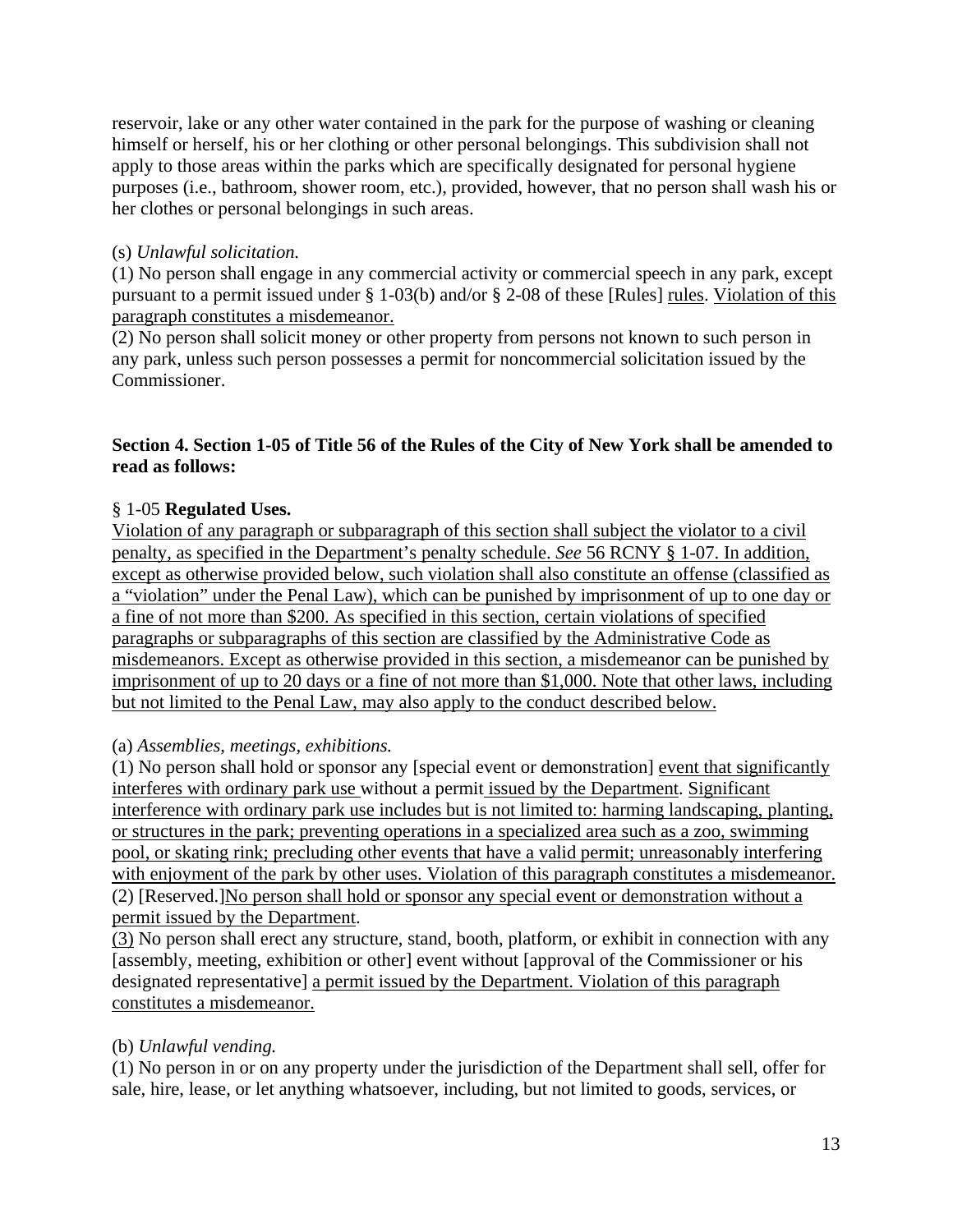entertainment, or provide or offer to provide services, [or] items, or entertainment in exchange for a donation (hereinafter "vend"), except under and within the terms of a permit, or except as otherwise provided by law. For the purposes of this entire section, persons who vend as defined herein may be referred to as "vendor" or "vendors."

(2) Persons may vend expressive matter, as defined in section 1-02 of this title, on property under jurisdiction of the Department without a permit, but must comply with all applicable provisions of these rules. However, in the specific locations enumerated in paragraph (3) expressive matter vendors may only vend expressive matter at the specifically designated spots identified by the Commissioner in the accompanying maps and as marked by a Department decal, medallion, or other form of marking, on the specific location of the approved vending spot, unless they are only vending expressive matter without using a cart, display stand, or other device and without occupying a specific location for longer than necessary to conduct a transaction and are otherwise in compliance with Department rules. These spots shall be allocated upon a first come, first [serve] served basis except as otherwise provided by law and any expressive matter vendor may only vend expressive matter centered directly behind the Department decal, medallion, or other form of marking. Only one expressive matter vendor is authorized to vend directly behind the Department decal, medallion, or other form of marking [as indicated by the Department decal, medallion, or other form of marking and if]. If multiple expressive matter vendors attempt to vend expressive matter at any one Department decal, medallion, or other form of marking and [if] it cannot be [otherwise] determined which expressive matter vendor arrived first, then all such expressive matter vendors at such spot will be in violation of this section and may be directed to leave the area of that Department decal, medallion, or other form of marking immediately. Any such expressive matter vendor failing to leave the area of the Department decal, medallion, or other form of marking immediately upon direction [as required under the preceding sentence] will be in violation of these rules. Expressive matter vendors can only occupy the designated spots for the purpose of vending expressive matter and only during posted times, which will be consistent with the hours of operation for the park where such designated spots are located in or adjacent to. The designated spots may deviate from the restrictions enumerated in [subsection 5] subparagraphs  $(i)$ ,  $(iv)$ ,  $(v)$ , or  $(vi)$  of paragraph 5, if such spots are determined to be appropriate by the Commissioner given the specific features of the park. (3) Expressive matter vendors may not vend in the following general areas unless they vend at the specifically designated spots for such vending on the accompanying maps and in compliance with all other applicable Department rules:

(i) Central Park at the following locations: (A) the perimeter of the park between East 85th Street and East 60th Street, including all sidewalks and plazas (B) the perimeter of the park between West 86th Street and West 60th Street, including all sidewalks and plazas (C) all of Central Park South, including all sidewalks and plazas (D) Wien Walk and Wallach Walk, (E) pedestrian pathways parallel to East Drive between Grand Army Plaza and the Center Drive, (F) Grand Army Plaza, (G) Pulitzer Plaza, and (H) Columbus Circle.

(ii) Battery Park, including all perimeter sidewalks.

(iii) Union Square Park, including all perimeter sidewalks.

(iv) Elevated portions of High Line Park.

(4) (i) No vendor in or on any property under the jurisdiction of the Department shall allow any item or items used or offered in conjunction with vending to touch, lean against, or be affixed permanently or temporarily to any street or park furniture installed on public property or any rock formation, tree, shrub or other planting.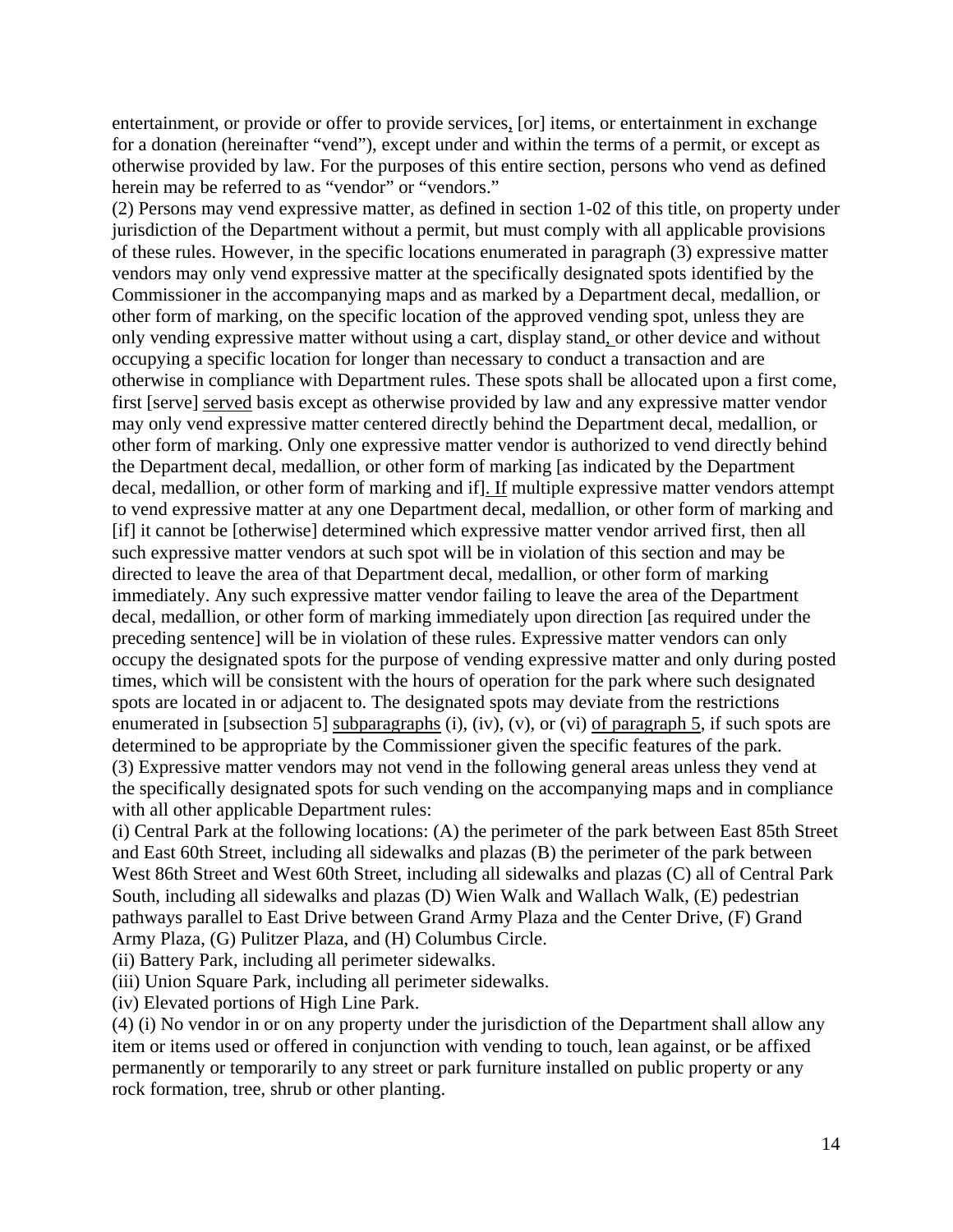(ii) No vendor shall block any person from using any street or park furniture installed on public property by way of the vending activity.

(iii) No vendor shall vend anything in such a manner that would damage or otherwise injure Department property, including, but not limited to lawns, plants, animals or buildings.

(iv) No vendor shall vend anything that is placed immediately on a sidewalk or park path, or on a blanket or board placed immediately upon such surface or on the top of a trash receptacle or cardboard box.

(v) No vendor shall vend anything over any ventilation grill, cellar door, manhole, transformer vault or subway access grating.

(vi) No vendor shall vend anything directly from any parked or double parked motor vehicle except for food vendors with appropriate Department and New York City Department of Health and Mental Hygiene permits.

(vii) No vendor shall vend anything in an unsuitable location because the location is a specialized area including, but not limited to, a zoo, swimming pool, playground, athletic field or court, or skating rink;

(5) No vendor shall vend anything whatsoever using a display stand that:

(i) provides less than a twelve (12) foot wide clear pedestrian path measured from the display on the sidewalk or park path to the opposite edge of the sidewalk or park path, except that when there is street or park furniture on the pedestrian path the measurement must be taken from the display to two feet from the street or park furniture in order to determine whether there is less [then] than a twelve (12) foot wide clear pedestrian path;

(ii) is placed on any other part of a sidewalk under the Department's jurisdiction other than that which abuts the curb, unless otherwise authorized;

(iii) is within any bus stop, carriage horse stand, pedicab stand, or taxi stand, or is within ten (10) feet of any subway entrance or exit;

(iv) is within five (5) feet from any street or park furniture, public telephone, disabled access ramp, tree, or from individuals or entities authorized by permit or license by the Commissioner to operate at a specific location;

(v) is within ten (10) feet from any crosswalk on any path or on any sidewalk under the jurisdiction of the Department;

(vi) is placed within fifty (50) feet from any monument or other public art installation, including, but not limited to ornamental fountains;

(vii) occupies more than eight (8) linear feet of public space parallel to the curb or park path; (viii) occupies more than three (3) linear feet in depth;

(ix) is more than five (5) feet high or less than twenty-four (24) inches above the sidewalk or park path where the display surface is parallel to the sidewalk or park path, and may not be less than twelve (12) inches above the sidewalk or park path where the display surface is vertical; (x) where a rack or other display structure is placed on the top or above a table or other base, the size of the base is not less than the size of any rack or display structure placed thereon. Nothing shall be placed on the base so as to exceed the size limitations contained in this section;

(xi) uses any areas other than that area immediately beneath the surface of the display stand for the storage of items for sale, unless permitted by Department license or permit for the use of a fixed location to store items for sale; or

(xii) fails to use an opaque covering to shield any items stored beneath the surface of the display stand.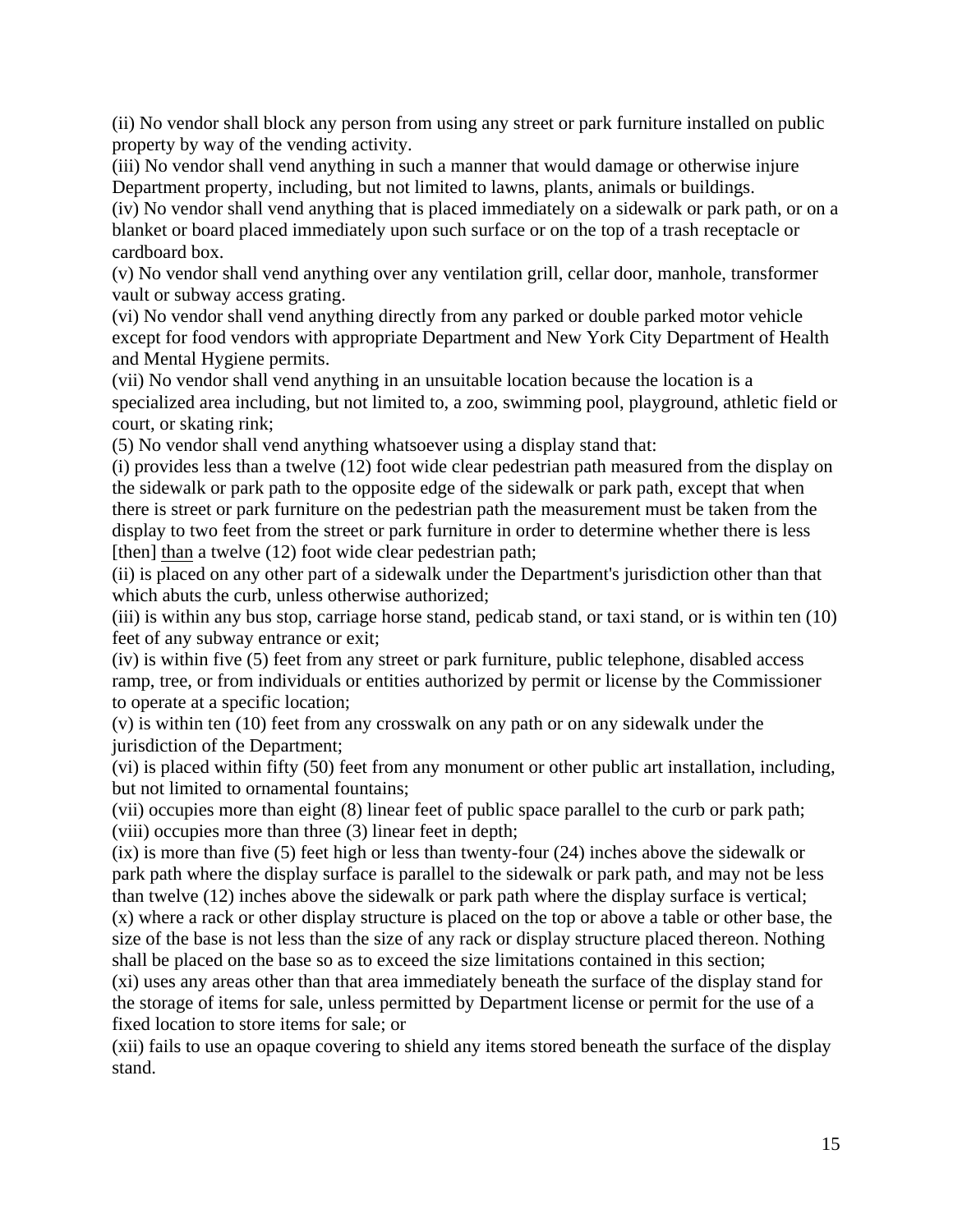(6) For the purposes of this section a display stand shall mean a movable, portable or collapsible structure, framework, device, container or other contrivance used by a vendor in any property under the jurisdiction of the Department for the purpose of displaying, keeping or storing any goods, wares, merchandise, foodstuffs or expressive matter.

(7) For the purposes of this section, street or park furniture shall mean any City-installed, maintained or approved structure, including but not limited to, benches, newspaper boxes, tree guards, fire hydrants, trash receptacles, telephone kiosks, newsstands, bus shelters, barricades, bollards, traffic signs, traffic lights, walls, water fountains, or fences located in any property under the jurisdiction of the Department.

(8) Where exigent circumstances exist and a Department employee or police officer gives notice to a vendor to move temporarily from any location such vendor shall not vend from such location. For the purposes of this section, exigent circumstances shall include, but not be limited to, unusually heavy pedestrian or vehicular traffic, the existence of any obstruction in the park, an accident, fire, or other emergency situation, a parade, special event, demonstration, construction project, maintenance operations, or other such event at or near such location, including periods of set up and take down for such exigent circumstances. (9) Violation of any paragraph of this subdivision constitutes a misdemeanor.

(c) *Unlawful posting of notices or signs.*

(1) No person shall post, display, affix, construct or carry any placard, flag, banner, sign or model or display any such item by means of aircraft, kite, balloon or other aerial device, in, on, or above the surface of any park for any purpose whatsoever without a permit issued by the Commissioner. Each separate item placed in violation of this section shall constitute a separate violation.

(2) Notwithstanding paragraph (1) of this subdivision (c), any person may carry any item described in paragraph (1) of this subdivision (c), without the aid of any aircraft, kite, balloon or other aerial device, where the space on which the message of such item is contained has a height no greater than two feet and a length no longer than three feet, and that such item takes up a total area of no more than six square feet.

(3) Any person who posts or displays a sign upon park property, including the perimeters of any park, whether or not pursuant to a permit issued under this subdivision (c), shall be responsible for removal of such sign pursuant to the conditions in such permit, or immediately if no such permit has been issued. Failure to remove any sign that is posted or displayed on such property, or that remains on such property, other than in compliance with such permit, shall constitute a violation of these [Rules] rules and [Regulations] regulations.

(4) In the event that a notice or sign is, in violation of this subdivision (c), posted or displayed on any property, including the perimeters of any park, there shall be a rebuttable presumption that any person whose name, telephone number, or other identifying information appears on such notice or sign has violated this subdivision by either (i) pasting, posting, painting, printing or nailing such notice or sign, or (ii) directing, suffering or permitting a servant, agent, employee or other individual under such person's control to engage in such activity; provided, however, that such rebuttable presumption shall not apply with respect to criminal prosecutions brought pursuant to this paragraph (4).

(d) *Noise; [musical instruments;] sound reproduction devices; musical instruments.*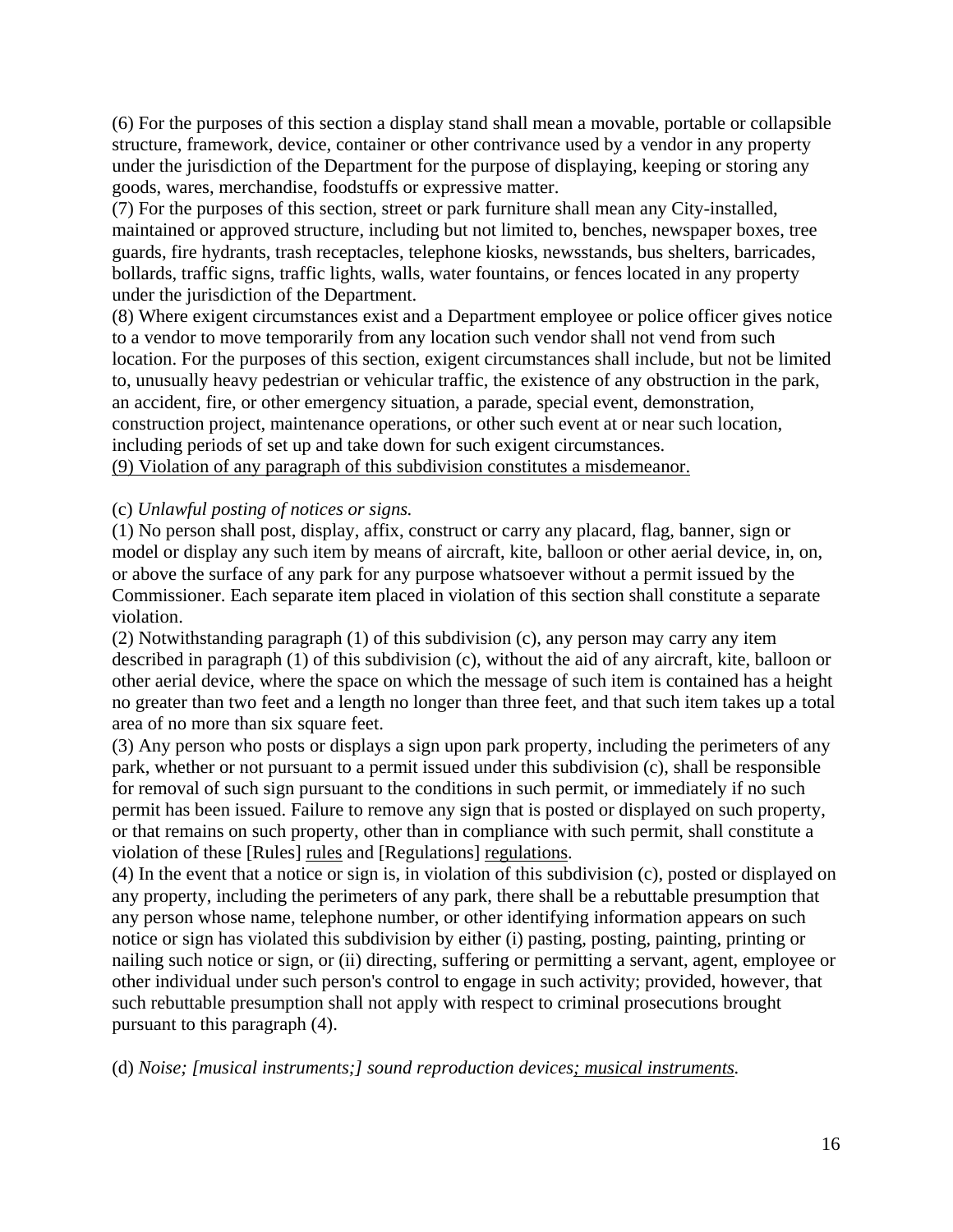(1) No person shall make, or cause or allow to be made, unreasonable noise in any park so as to cause public inconvenience, annoyance or harm. Unreasonable noise means any excessive or unusually loud sound that disturbs the peace, comfort or repose of a reasonable person of normal sensitivity or injures or endangers the health or safety of a reasonable person of normal sensitivity, or which causes injury to plant or animal life, or damage to property or business. (2) No person shall play or operate any sound reproduction device, as defined in § 1-02 of these [Rules] rules, in any park without a permit from the Department [of Parks and Recreation] and any other City agency or agencies with pertinent jurisdiction. This paragraph (2) shall not apply to the regular and customary use of portable [radios, record players, compact disc players, or television receivers, or tape recorders played or] sound reproduction devices operated in full accordance with these [Rules] rules so as not unreasonably to disturb other persons in their permitted uses of the park[, except that in]. In areas designated by the Commissioner as "quiet zones," such regular and customary use of sound reproduction devices shall be prohibited. Signs shall be posted in all quiet zones advising the public of such prohibition. Use of radios and other sound reproduction devices listened to solely by headphones or earphones, and inaudible to others, is permitted in all areas of the parks. Violation of this paragraph constitutes a misdemeanor.

(3) No person shall play or operate any musical instrument or drum, radio, tape recorder or other device for producing sound in any park between the hours of 10:00 p.m. and 8:00 a.m. except under the express terms of a permit issued by the Department. [The Commissioner may, in his or her discretion, further restrict such hours in specific parks where such operation would disturb or damage the comfort, peace, health or safety of persons or businesses.] The Department may vary the hours specified in this paragraph in a particular park or area by posting signs advising the public of the restricted hours applicable to such park or area. Violation of this paragraph constitutes a misdemeanor.

(4) No person shall play or operate any musical instrument or drum or cause any noise for advertising or commercial purposes except as authorized by paragraph 1-05(b)(2) or under the express terms of a permit a issued by the Department. Violation of this paragraph constitutes a misdemeanor.

(e) (1) [*Filming or photography requiring a permit.* ] *Unauthorized commercial cinematic production.*[Any person or entity engaged in filming or photography in a park, where such activity is subject to the permit requirements of the Mayor's Office of Film, Theatre & Broadcasting ("MOFTB") (Chapter 9 of Title 43 of the Rules of the City of New York) may engage in such activity only upon obtaining such a permit from that Office. Such permittee shall comply with the requirements of § 9-02(c) of such rules ("Responsibility of Holders of Required and Optional permits") including, but not limited to, the obligation to clean and restore any Department property altered in connection with the exercise of such permit.] No person shall engage in filming or photography subject to the permit requirements of the Mayor's Office of Media and Entertainment ("MOME") or any successor agency except under the express terms of a permit issued by that office. Violation of this paragraph constitutes a misdemeanor. (2) *Filming or photography not requiring a permit.* Any person or entity engaging in filming or photography in a park, where such activity does not require a permit under the permit requirement rules of [MOFTB] MOME, may engage in such activity without obtaining a permit from [that Office]MOME. In addition, any person or entity engaging in filming or photography involving only the use of handheld devices (as defined in paragraph (3) of subdivision (a) of § 9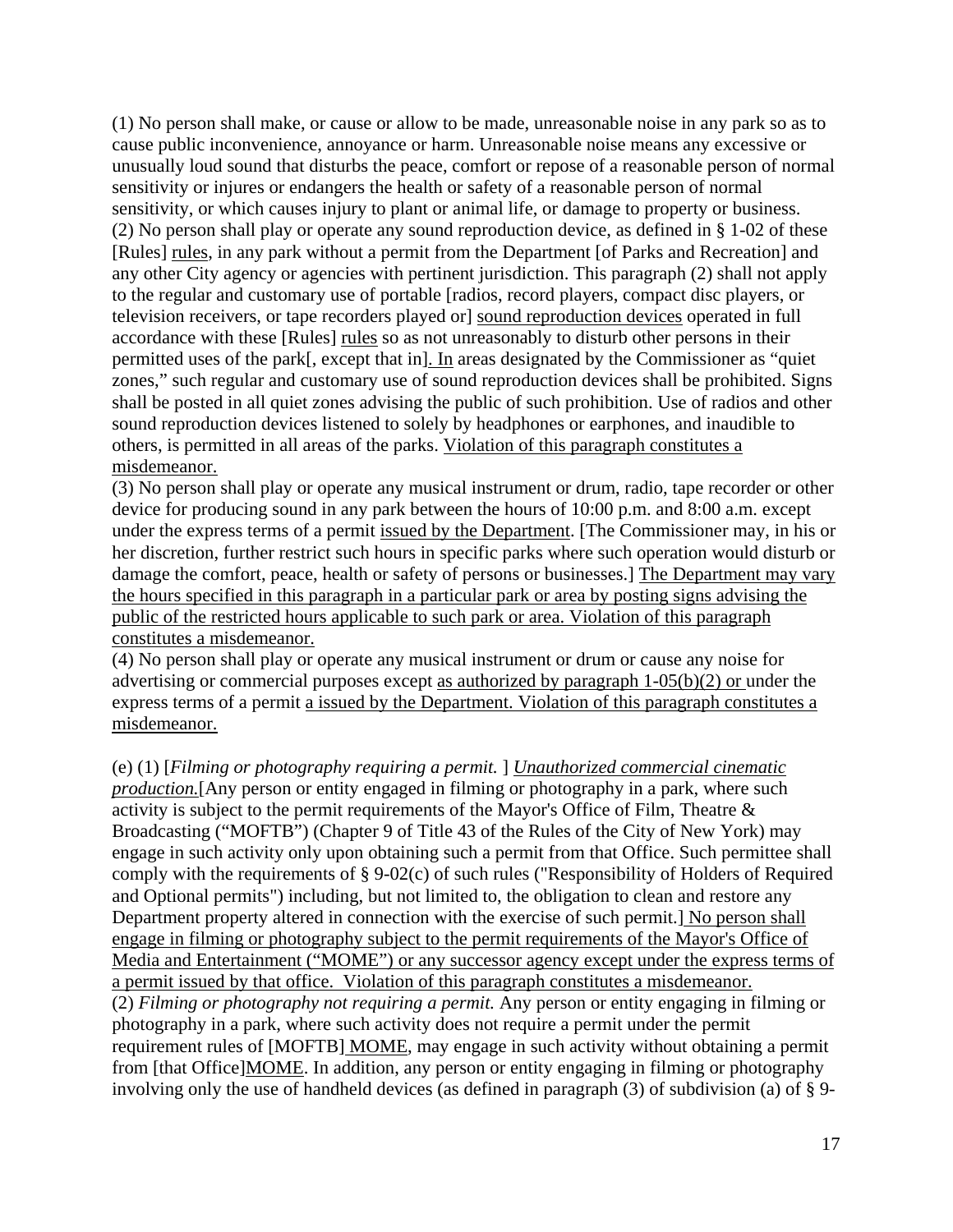02 of [the MOFTB permit rules] Title 43 of the Rules of the City of New York) that takes place in an area under the Department's jurisdiction that is not a sidewalk, pathway, street, or walkway of a bridge need not obtain a [MOFTB] MOME permit. Nothing herein shall be deemed to relieve such person or entity of the obligation to obtain a permit from the Department if such activity involves conduct otherwise requiring a permit pursuant to any other rule of the Department.

### (f) *Alcoholic beverages.*

(1) Except where specifically permitted by the Commissioner, no person shall consume any alcoholic beverage in any park, playground, beach, swimming pool or other park property or facility, nor shall any person possess any alcoholic beverage with intent to consume or facilitate consumption by others of same in any park, playground, beach, swimming pool, or other park property or facility.

(2) It shall be a violation of these rules for any person to appear in any park under the influence of alcohol, to the degree that he may endanger himself or herself, other persons or property, or unreasonably annoy persons in his or her vicinity.

### (g) *Beaches, boardwalks and pools.*

(1) Bathing in waters adjacent to property under the jurisdiction of the Department shall be permitted only at authorized bathing beaches and only during the bathing season designated by the Commissioner. The Commissioner may limit or expand the extent of bathing beaches or shorten or extend the bathing season with due regard for weather conditions and the safety of the public. It shall be a violation of these rules to bathe at any time in unauthorized areas.

(2) Except where permitted by the Commissioner, no person shall bring into or use in any pool under the jurisdiction of the Department, artificial floats, masks, spears, fins, snorkels, air or gas tanks, or other apparatus used for skin or scuba diving. No person shall bring into or use in any other [water under the jurisdiction of the Department] Parks waters, artificial floats, spears, fins, snorkels, air or gas tanks, or other apparatus used for scuba diving. [However, body] Body boards, as defined in section 1-02 of this title, are permitted at authorized bathing beaches at times when bathing is permitted. However, Department personnel may restrict the use of body boards based on site conditions, including but not limited to, rough water, overcrowding, and the nature of the location.

(3) Except in locations designated for such purpose, no person shall engage in any athletic game or conduct himself in such a way upon a bathing beach or in the water as to jeopardize the safety of himself or others. Surfboards are allowed only at areas expressly designated for such use. (4) No person having, or apparently having any infectious disease shall be admitted to a bathing beach or bath house, or shall be permitted in the water.

(5) No person shall change clothes except in bath houses or other authorized places. No person shall be nude at any bathing area, beach or pool under the jurisdiction of the Department. (6) No person shall disobey the reasonable direction of a lifeguard, nor shall any person carry on unnecessary conversation with a lifeguard, or falsely call for help or assistance, or stand, sit upon, or cling to lifeguard perches, or cling to or go into a lifeguard boat except in an

emergency.

(7) Persons using swimming pools under the jurisdiction of the Department may only do so if dressed in bathing suits, and only after showering at the park immediately prior to entering such pools.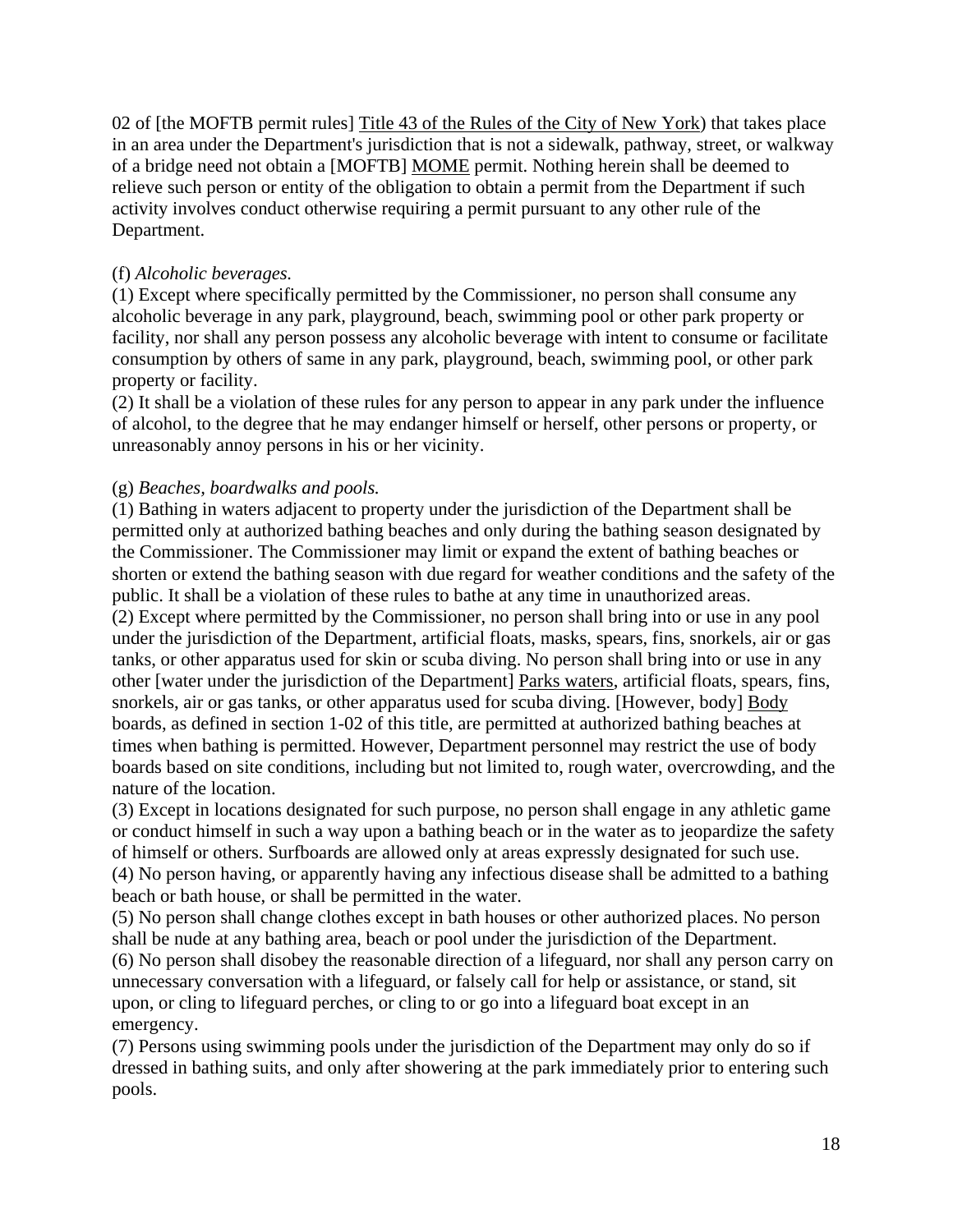(8) Bathing and swimming in park swimming pools shall be allowed only when a lifeguard is on duty and on such days and at such times as are designated by the Commissioner and posted at each facility.

(9) No person shall dive into water under the jurisdiction of the Department except where specifically authorized by posted signs.

### (h) *Fishing.*

(1) Fishing shall be permitted from locations under the jurisdiction of the Department, except in open swimming areas or where specifically prohibited. Any person who engages in fishing shall obey all posted guidelines, and comply with all applicable City, State and Federal laws and regulations, including Title 6 of the New York State Environmental Conservation Law.

(2) The use of lead fishing weights in waters under the jurisdiction of the Department shall be a violation of these rules.

(3) Failure to remove fishing line fragments and hooks from land and waters under the jurisdiction of the Department shall be a violation of these rules.

(4) All fish caught in fresh water areas shall be immediately released. The use of barbed hooks in such areas shall be a violation of these rules.

(5) The use of traps to catch fish and/or crustaceans in areas under the jurisdiction of the Department shall be prohibited.

# (i) *Bicycling and operating* [*Pedicabs*] *pedicabs.*

(1) Any person bringing a bicycle or a pedicab into any park shall obey all park signs pertaining to the use of such bicycles or pedicabs. Only pedicabs that carry a registration plate as required by § 20-255 of the New York City Administrative Code and are operated by, or are authorized to be operated by, a pedicab business that possesses a valid pedicab business license, as defined by § 20-249 of the New York City Administrative Code, may be operated within property under the jurisdiction of the Department. Only a pedicab driver as defined by § 20-249 of the New York City Administrative Code who has a valid pedicab driver's license as defined by § 20-249 of the New York City Administrative Code may operate a pedicab within property under the jurisdiction of the Department.

(2) No bicycle or pedicab shall be ridden or otherwise operated in vegetated areas or on any bridle path, pedestrian way, park path, sitting or play area, playground, or in any other area so designated. Bicycles may be ridden and operated on park roads, bikepaths, and other areas specifically designated by the Commissioner. Pedicabs may only be operated on park roads designated by the Commissioner and may not be operated or stopped in (i) any recreation lane designated by the Commissioner for use by pedestrians or bicyclists; or (ii) any bikepath designated by the Commissioner.

(3) No person shall operate a bicycle or a pedicab in a reckless manner. Any person operating a bicycle or pedicab shall [ride]operate it in the direction of traffic and obey all traffic lights and road signs. Persons operating pedicabs may not ride adjacent to another pedicab, bicycle or vehicle, except when using the left lane to pass another pedicab, bicycle or motor vehicle. (4) No bicycle shall be used to carry more persons at one time than the number for which it is designed and equipped, except children may be carried in seats securely attached to a bicycle. No person riding a bicycle shall attach himself or herself or his/her bicycle to the outside of any vehicle being operated upon a roadway.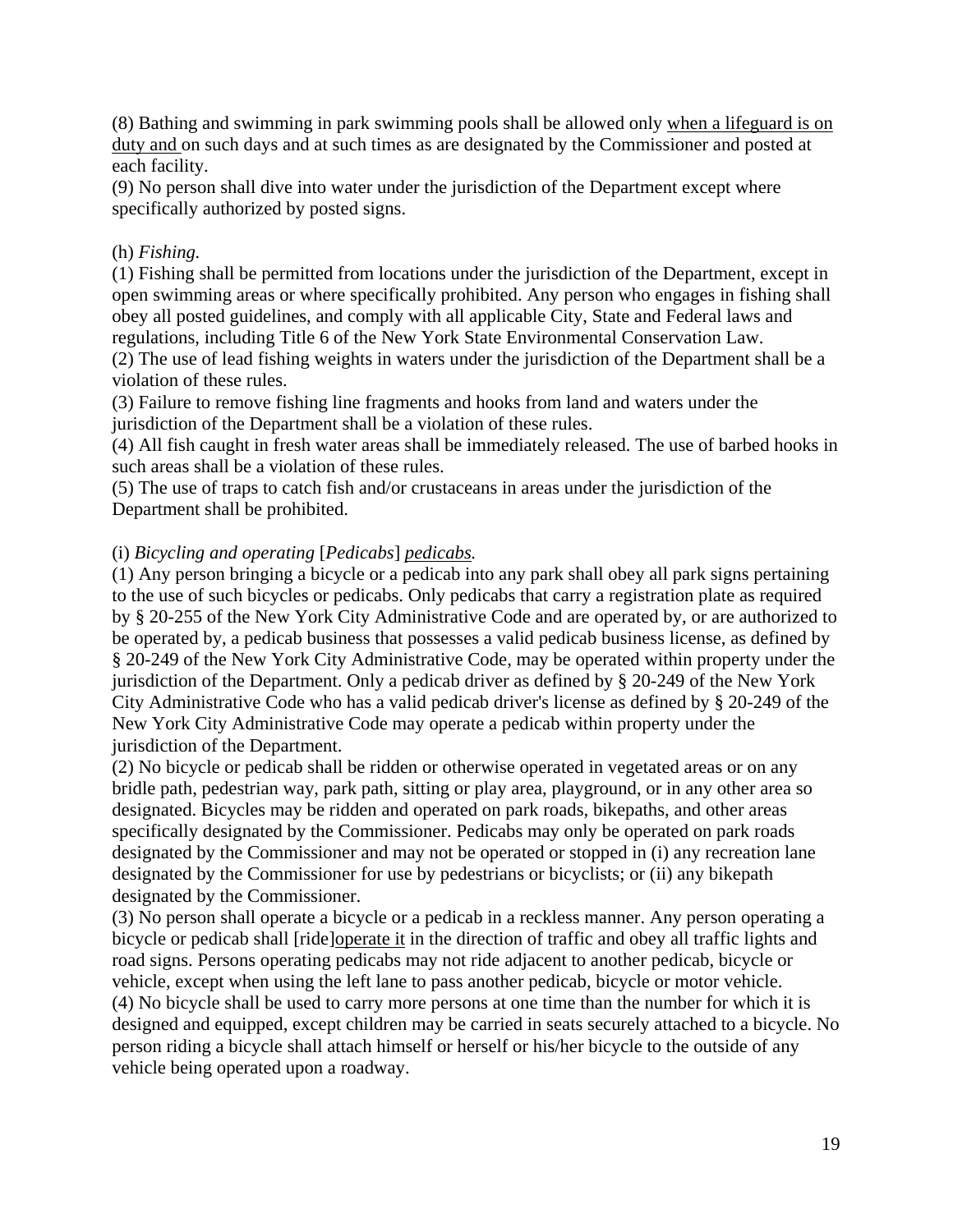(5) Any person operating a bicycle shall yield the right of way to pedestrians, in-line skaters, and horse drawn carriages. Any person operating a pedicab shall yield the right of way to pedestrians, bicyclists, in-line skaters, and horse drawn carriages.

(6) On the park roads in Central Park, all pedicabs shall remain in the far right lane, except when passing another pedicab, bicycle, or vehicle, in which case the pedicab may use the next lane to the left to pass.

(7) No person shall operate a pedicab adorned with commercial advertising in any park, or at any other location under the jurisdiction of the Department, unless the pedicab is on a park road during a time when private motor vehicles are allowed to operate on such park road.

(8) No person operating a pedicab in any park, or at any other location under the jurisdiction of the Department, shall solicit, pick up or release passengers except at areas specifically designated by the Commissioner, subject to any limitation imposed by the Commissioner as to the number of pedicabs that may solicit, pick up or release passengers in such designated areas at any given time. Signs shall be posted informing the public of the designation of such areas for solicitation, pick up or release of pedicab passengers.

(9) No person operating a pedicab shall occupy an area reserved solely for buses, taxicabs, horse drawn carriages or other vehicles or motor vehicles.

(10) In addition to complying with the provisions of this subdivision (i) of  $\S$  1-05, pedicab drivers shall operate pedicabs in compliance with the provisions of § 20-259 of the New York City Administrative Code.

(11) If there are exceptional circumstances, the Commissioner, in consultation with the Commissioners of the Police, Transportation and Consumer Affairs Departments, shall be authorized, upon notice, to restrict or prohibit any pedicab driver, as defined by § 20-249 of the New York City Administrative Code, from operating his or her pedicab on any park road otherwise designated for pedicab use, for a consecutive period of time, not to exceed fourteen days, or on one or more particular days. For purposes of this paragraph, exceptional circumstances shall include, but not be limited to, unusually heavy pedestrian or bicycle traffic, existence of any obstructions on Department property, a parade, demonstration, special event, or other such similar event or occurrence at or near such location. Notwithstanding the preceding provisions of this paragraph, the Commissioner may restrict or prohibit the operation of pedicabs within property under the jurisdiction of the Department for periods of time in excess of fourteen days when such restrictions apply to bicycles or other types of vehicles.

### (j) *Boating.*

(1) No owner or operator of a boat, vessel or dinghy shall violate rules of the Department regulating the operation, docking, storage, maintenance or removal of such boat, vessel or dinghy, or the use or alteration of facilities connected with such activities, including, but not limited to, the provisions of chapters 3 and 4 of these rules. Violation of this paragraph constitutes a misdemeanor.

(2) No person shall land a boat of any kind other than a human-powered boat, such as a kayak, canoe, rowboat or pedal boat, on any park shore except at designated landing areas or in case of an emergency. No person shall operate a boat of any kind, including jet-skis, upon any Parks waters [under the jurisdiction of the Commissioner] in a reckless manner so as to endanger the life, limb or reasonable comfort of his or her passengers or other persons. Boating in any authorized bathing area is prohibited. Violation of this paragraph constitutes a misdemeanor.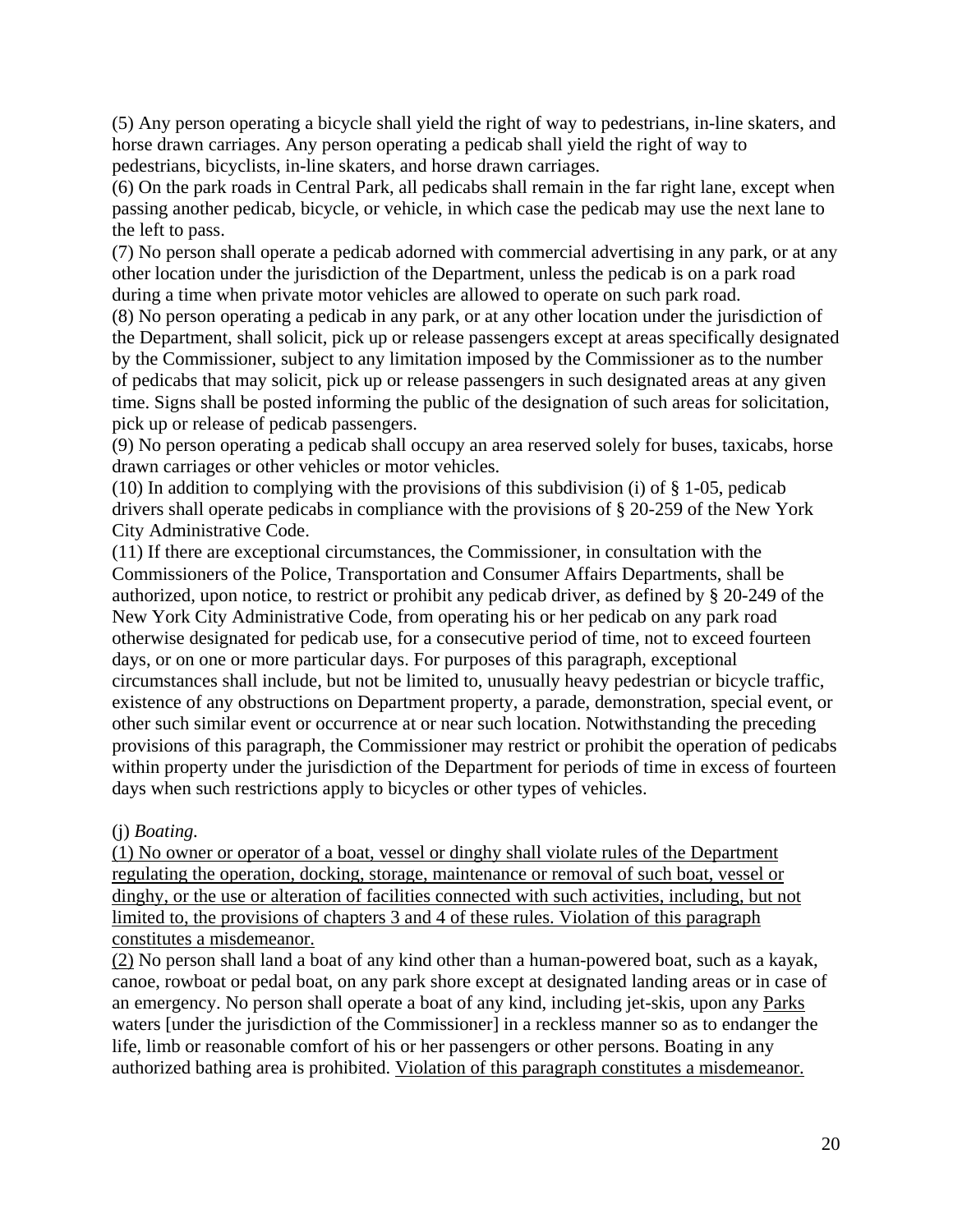### (k) *Unlawful ice activity.*

(1) Ice skating is permitted at rinks maintained by the Department for such use, at such times, and subject to the [Rules] rules and [Regulations] regulations prescribed and posted at each facility.

(2) No person shall go upon the ice of any lake or pond in any park except at such places and at such times as may be designated by the Commissioner. Violation of this paragraph constitutes a misdemeanor.

(l) *Planting.* No tree, plant, flower, shrubbery or other vegetation shall be planted in any area under the jurisdiction of the Department without [a permit] the Department's written approval and any necessary approval from the Department of Transportation. [No such planting shall be undertaken on any street or avenue without a permit for the necessary excavation from the Department of Transportation.] Trees planted pursuant to [permits] the Department's approval shall become the property of the City after a guarantee period of one year has been satisfactorily completed.

## (m) *Unlawful fires.*

(1) No person shall kindle, build, maintain, or use a fire in any place, portable receptacle, or grill except in places provided by the Department and so designated by sign or by special permit. In no event shall open or ground camp fires be allowed in any park. Any fire authorized by this subdivision (m) shall be contained in a portable receptacle grill or other similar device, and continuously under the care and direction of a competent person over 18 years of age, from the time it is kindled until it is extinguished. No fire shall be within ten feet of any building, tree, or underbrush or beneath the branches of any tree. Violation of this paragraph constitutes a misdemeanor.

(2) No person shall leave, throw away, drop, or toss any lighted match, cigar, or cigarette, hot coals, or other flammable material within, on, near, or against any tree, building, structure, boat, vehicle or enclosure, or in any open area. This paragraph shall not apply to extinguishing a cigar or cigarette on a paved surface. Violation of this paragraph constitutes a misdemeanor.

# (n) *Unlawful operation and parking of motor vehicles.*

(1) Motor vehicles may not be brought into or operated in any area of a park except on park roads or designated parking areas. Park roads may be closed to motor vehicles at such times and in such places designated by the Commissioner.

(2) A person shall not park any motor vehicle in any park except in areas designated by the Commissioner for parking, and only during the hours of operation of such park.

(3) No person shall use any area of a park, including designated parking areas, for the purpose of performing non-emergency automotive work, including, but not limited to, vehicle maintenance, repairs, or cleaning.

(o) *Unauthorized construction on park property.* No person shall perform or cause to be performed construction work of any kind or any work incidental thereto, including, [storage of materials, in any park] but not limited to, construction staging, except pursuant to a permit issued by the [Construction Division of the] Department. Violation of this subdivision constitutes a misdemeanor.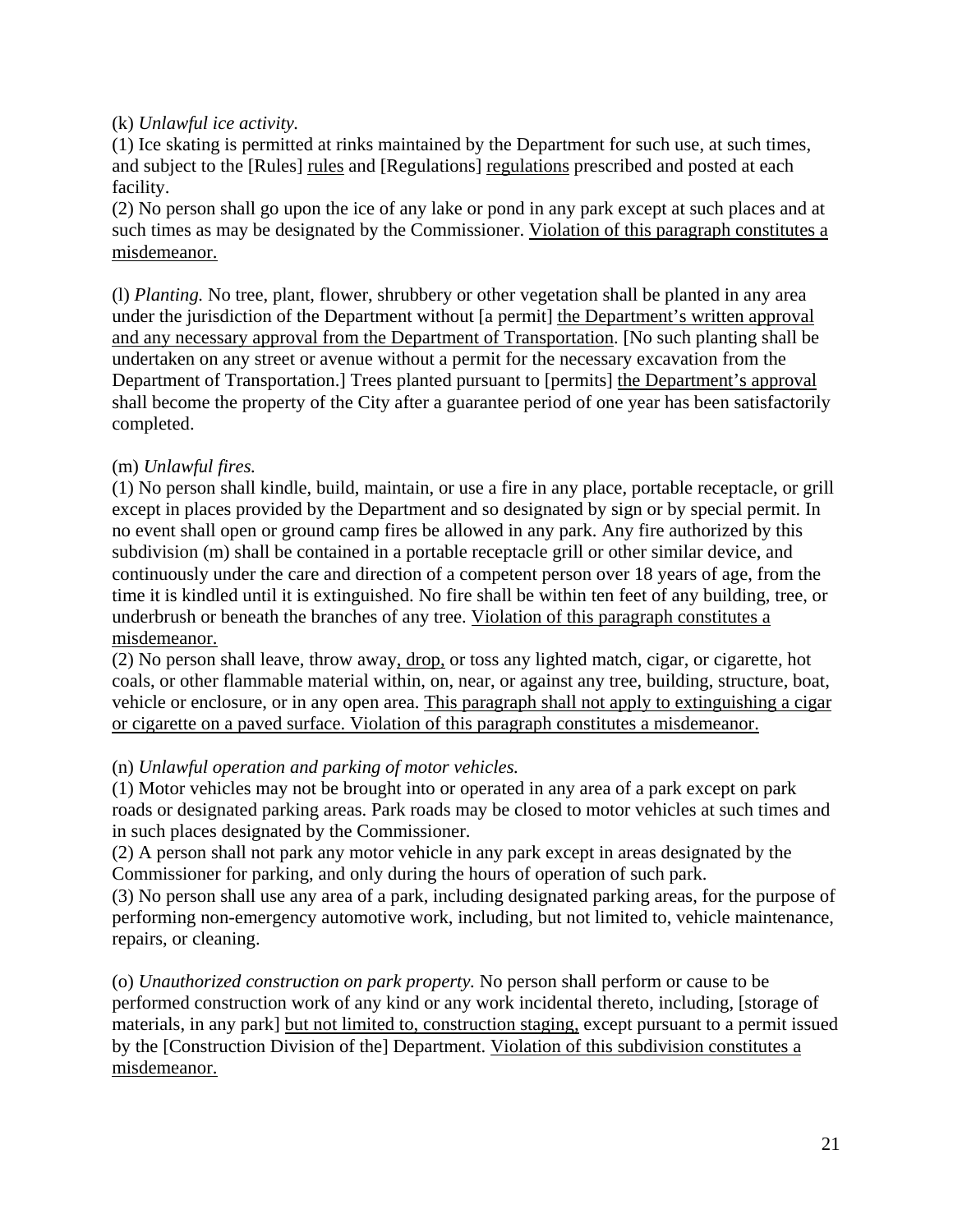(p) *Unauthorized [dumping,] excavations.* No person shall perform, cause, suffer, or allow to be performed any excavations or similar activity that significantly disrupts park property within or adjacent to any park property without a permit issued by the Department. Violation of this subdivision constitutes a misdemeanor.

# (q) *Horse riding.*

(1) No person may ride a horse in any park, except on bridle paths designated by the Department. (2) It shall be a violation of these [Rules] rules to ride a horse into or within a park in a reckless manner; to allow the horse to be left unbridled or unattended; or to allow the horse to cause any damage to any tree, plant, flower, shrubbery or other vegetation under the jurisdiction of the Department.

### (r) [*Failure to comply with area] Area use restrictions.*

(1) No person shall throw, catch, kick or strike any baseball, football, basketball, soccer, golf or tennis ball, or similar object, nor shall any person engage in any sport[, game] or other athletic competition except in areas designated and maintained therefore. No such use will be allowed without a permit [at any time] if the desired area has [previously] been allotted by permit issued pursuant to the provisions of these [Rules] rules.

(2) No person shall engage in any toy or model aviation, [kite-flying,] model boating [or], model automobiling, or activity involving other similar devices except at such times and at such places designated or maintained [therefore] for such purposes. Violation of this paragraph constitutes a misdemeanor.

(3) (i) No person shall roller skate, ski, skateboard, sled or coast, or ride on any similar device outside areas designated and maintained for such use in a manner that endangers any other person or property. Violation of this subparagraph constitutes a misdemeanor.

(ii) No person shall roller skate, ski, skateboard, sled or coast [on any kind of vehicle except in] or ride on any similar device outside areas designated and maintained for such use.

(s) *Exclusive areas.* Areas within the parks designated by the Commissioner for exclusive use by means of posting signs shall include:

(1) Exclusive children playgrounds: Adults allowed in playground areas only when accompanied by a child under the age of twelve (12). Violation of this paragraph constitutes a misdemeanor.

(2) Exclusive senior citizens areas: Certain areas of any park may be set aside for citizens aged 65 and older, for their quiet enjoyment and safety.

(3) Dog Runs: Certain fenced park areas may be designated by the Commissioner as dog runs, and persons owning or possessing dogs that are wearing a license tag and vaccinated against rabies pursuant to the laws of the State of New York and City of New York are permitted to allow such animals to remain unleashed in these areas. Users of dog runs shall obey posted rules. Users of such dog runs shall provide proof of current vaccination against rabies and proof of current licensing upon the request of any Police Officer, Urban Park Ranger, Parks Enforcement Patrol Officer or other Department employee or employee of the DOHMH, the refusal of which shall constitute a violation of § 1-03(c)[, § 1-04(i)] and of this paragraph. [All exclusive areas will be specifically designated as such and signs will be posted informing the public of this designation.]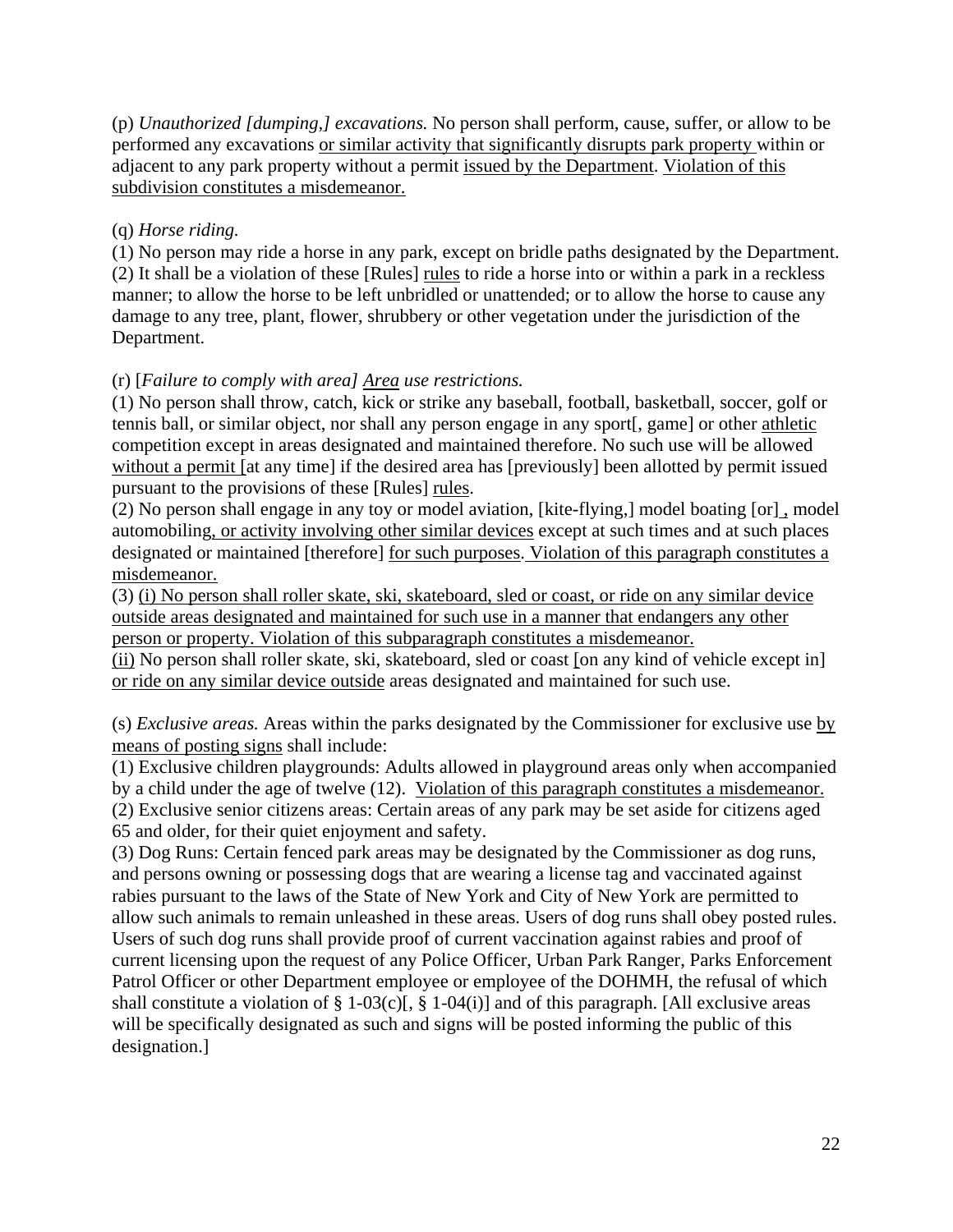(t) *Unlawful distribution of products and materials.* No person shall engage in the noncommercial distribution of products and/or material (other than printed or similarly expressive material) without a permit issued by the Commissioner. A permit shall be issued only upon the Commissioner's determination that said distribution will be conducted in a manner consistent with the public's use and enjoyment of the park or facility in question. In making this determination, the Commissioner will consider the nature of the product or material, whether the product or material is compatible with customary park uses, whether the product or material is intended to be used in the park or facility, the age of the targeted audience for the product or material, and whether the area in the park or facility where the distribution will take place is appropriate for such distribution, considering, e.g., its proximity to areas designed for children, quiet zones or other areas designed for activities not compatible with such distribution. In connection with the foregoing, the Commissioner may consult with parental groups which are involved with the park or facility where a permit for distribution is requested. The Commissioner may also impose conditions upon the distribution of products and materials consistent with the concerns reflected by the factors listed above. Products and/or materials may be distributed only upon an indication of interest by the recipient, and only from a fixed location specified in the permit.

(u) [*Rollerblades.* Any person using rollerblades or roller skates in any park shall obey all park signs pertaining to the use of same.] *In-line skates.* No person shall use [rollerblades] in-line skates in any park except for park drives or areas designated for such use by the Department, and at times designated for such use. No person shall use [rollerblades] in-line skates in a reckless manner, or so as to endanger persons or property.

### **Section 5. Section 1-07 of Title 56 of the Rules of the City of New York shall be repealed and a new section 1-07 shall be added to read as follows:**

### § 1-07 Civil Penalties.

(a) Any violation of these rules shall subject the respondent to a civil penalty which may be recovered in a proceeding before the Office of Administrative Trials and Hearings pursuant to section 1049-a of the Charter. Such proceedings will be commenced by the service of a civil summons returnable to the Office of Administrative Trials and Hearings in accordance with such section. The Office of Administrative Trials and Hearings may impose the penalties in the following table below for violations of the Department's rules.

(b) In addition, except as otherwise provided below, violation of the rules of this chapter shall also constitute an offense (classified as a "violation" under the Penal Law), which may be punished in a separate court proceeding by imprisonment of up to one day or a fine of not more than \$200. Violations marked with an asterisk are also misdemeanors prohibited by Section 18- 146 or Section 18-147 of the New York City Administrative Code and are subject to additional penalties.

(c) "Default penalty" shall mean the penalty imposed by the Office of Administrative Tribunals and Hearings acting pursuant to section 1049-a of the Charter of the City of New York in accordance with subparagraph (d) of paragraph one of subdivision d of section 1049-1 of such Charter.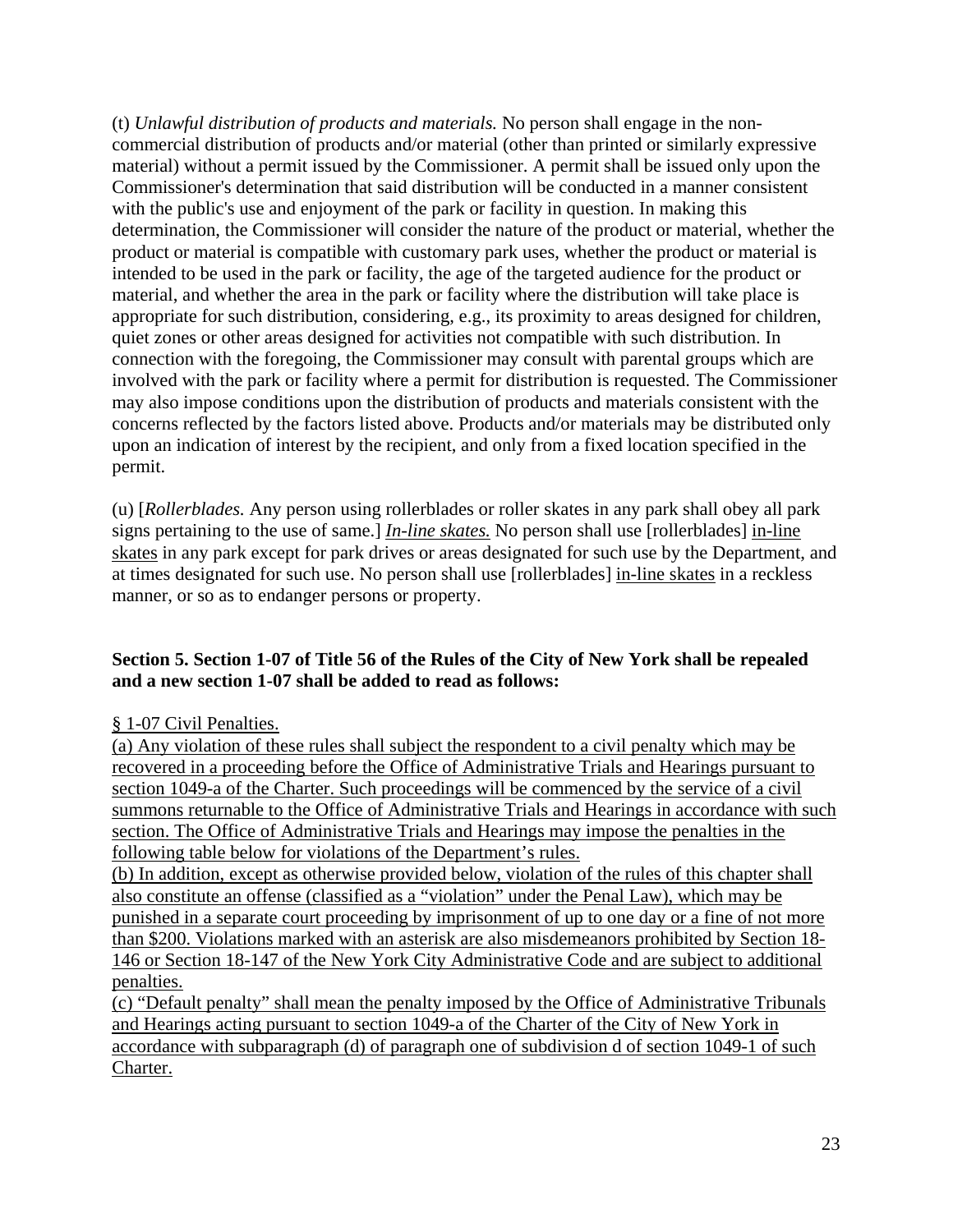| Section/Rule                 | Description                                                                               | Penalty     | Default<br>Penalty |
|------------------------------|-------------------------------------------------------------------------------------------|-------------|--------------------|
| 56 RCNY 1-<br>03(a)(3)       | Unauthorized presence in park when closed to<br>public                                    | \$50        | \$75               |
| 56 RCNY 1-<br>03(b)(6)       | Failure to have/display/comply with required<br>permit                                    | \$50        | \$75               |
| 56 RCNY 1-<br>$03(c)(1)^*$   | Failure to comply with directives of police,<br>park supervisor, lifeguard, peace officer | \$250       | \$375              |
| 56 RCNY 1-03<br>(c)(2)       | Failure to comply with directives of other<br>Department employee                         | \$150       | \$225              |
| 56 RCNY 1-<br>03(c)(3)       | Failure to comply with directions/prohibitions<br><u>on signs</u>                         | \$50        | \$75               |
| 56 RCNY 1-<br>$04(a)(1)^*$   | Destruction or abuse of Department property<br>that causes significant damage or expense  | \$1,000     | \$1,500            |
| 56 RCNY 1-<br>04(a)(2)       | Injury, defacement, abuse, etc. of Department<br>property                                 | \$100       | \$150              |
| 56 RCNY 1-<br>$04(b)(1)(i)*$ | Cutting, removal, or destruction of a tree                                                | \$750       | \$1,125            |
| 56 RCNY 1-<br>04(b)(1)(ii)   | Defacement or writing upon a tree                                                         | \$200       | \$300              |
| 56 RCNY 1-<br>04(b)(1)(iii)  | Defacement, killing, etc. of vegetation                                                   | \$200       | \$300              |
| 56 RCNY 1-<br>04(b)(2)       | Walking on/permitting animal or child to walk<br>on newly seeded grass                    | \$50        | \$75               |
| 56 RCNY 1-<br>04(b)(3)       | Walking/permitting animal or child to walk in<br>fenced area                              | \$50        | \$75               |
| 56 RCNY 1-<br>04(b)(4)       | Unauthorized possession of gardening<br>tool/plant                                        | \$50        | \$75               |
| 56 RCNY 1-<br>04(b)(5)       | Unauthorized use of metal detector                                                        | \$50        | \$75               |
| 56 RCNY 1-<br>04(c)(1)       | Littering or unlawful use of park waste<br>receptacle                                     | <u>\$50</u> | \$75               |
| 56 RCNY 1-<br>$04(c)(2)^*$   | Polluting waters within park                                                              | \$250       | \$375              |
| 56 RCNY 1-<br>$04(c)(3)^*$   | <b>Unlawful dumping</b>                                                                   | \$1,000     | \$1,500            |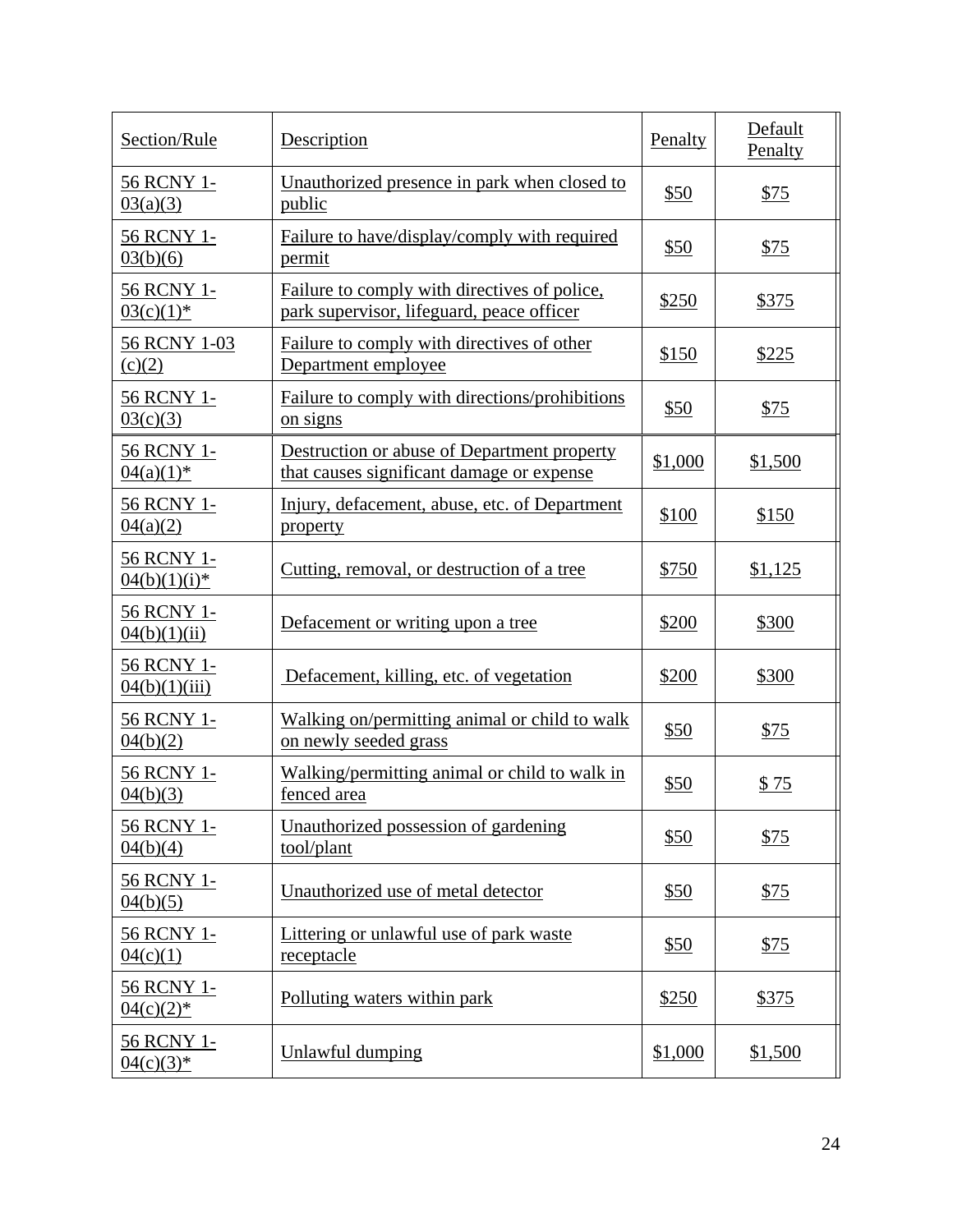| 56 RCNY 1-<br>04(c)(4)            | Storing/leaving unattended personal<br>belongings                                         | \$50        | \$75        |
|-----------------------------------|-------------------------------------------------------------------------------------------|-------------|-------------|
| 56 RCNY 1-04(d)                   | Possession of glass container                                                             | \$50        | \$75        |
| 56 RCNY 1-<br>$04(e)(1)^*$        | Aviation—bringing/landing aerial device in<br>park, endangering person or property        | \$500       | \$725       |
| 56 RCNY 1-<br>$04(f)(1)^*$        | Possession of a firearm/propellant/explosive<br>etc.                                      | \$500       | \$725       |
| 56 RCNY 1-<br>$04(g)(1)^*$        | Harming animals, nests, or eggs; Possessing or<br>distributing animals or eggs.           | \$1,000     | \$1,500     |
| 56 RCNY 1-<br>04(g)(2)            | Unauthorized feeding of animals                                                           | \$50        | \$75        |
| 56 RCNY 1-04(i)*                  | Unleashed/uncontrolled animals in park                                                    | \$100       | \$150       |
| 56 RCNY 1-04(i)*                  | Unleashed/uncontrolled animals in park—<br>second or subsequent violation within one year | \$250       | \$375       |
| 56 RCNY 1-<br>$04(j)(1), 3-18(b)$ | Failure to remove canine waste                                                            | \$100       | \$200       |
| 56 RCNY 1-<br>04(i)(2)            | Horse-carriage without horse hamper/control<br>for horse waste                            | \$100       | \$150       |
| 56 RCNY 1-04(k)                   | Unlawful urination/defecation in park                                                     | \$50        | \$75        |
| 56 RCNY 1-<br>$04(1)(1)^*$        | Disorderly behavior—unauthorized<br>access/trespass                                       | \$50        | <u>\$75</u> |
| 56 RCNY 1-<br>04(1)(2)(i)         | Disorderly behavior—climbing                                                              | \$50        | <u>\$75</u> |
| 56 RCNY 1-<br>$04(1)(2)(ii)*$     | Disorderly behavior—climbing statue or<br>artwork in manner that could damage it          | \$200       | \$300       |
| 56 RCNY 1-<br>$04(1)(3)*$         | Disorderly behavior—fee evasion                                                           | \$50        | \$75        |
| 56 RCNY 1-<br>04(1)(4)            | Disorderly behavior—gambling                                                              | <u>\$50</u> | <u>\$75</u> |
| 56 RCNY 1-<br>$04(1)(5)(i)*$      | Disorderly behavior—render road dangerous                                                 | \$100       | \$150       |
| 56 RCNY 1-<br>04(1)(5)(ii)        | Disorderly behavior—render park dangerous                                                 | \$50        | <u>\$75</u> |
| 56 RCNY 1-<br>04(1)(6)            | Disorderly behavior-fighting/assault                                                      | \$150       | \$225       |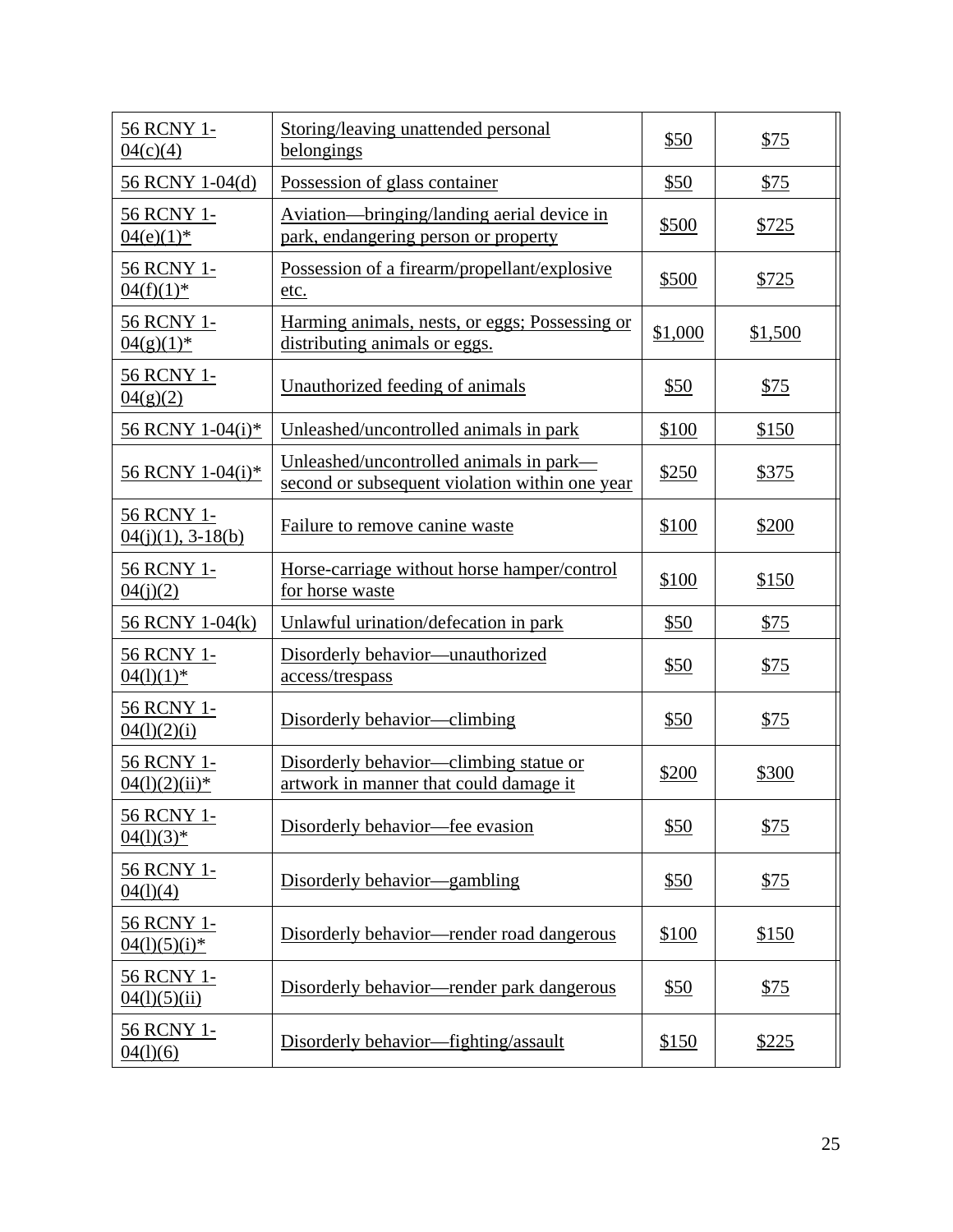| 56 RCNY 1-<br>04(1)(7)            | Disorderly behavior—sexual activity                                                                                | \$100 | \$150 |
|-----------------------------------|--------------------------------------------------------------------------------------------------------------------|-------|-------|
| 56 RCNY 1-<br>04(1)(8)            | Disorderly behavior—endanger safety of<br>others                                                                   | \$250 | \$375 |
| 56 RCNY 1-<br>$04(1)(9)*$         | Disorderly behavior—operation of bike, motor<br>vehicle, etc. that endangers safety of other<br>person or property | \$500 | \$750 |
| 56 RCNY 1-<br>$\frac{04(n)^*}{2}$ | Unlawful exposure                                                                                                  | \$50  | \$75  |
| 56 RCNY 1-04(0)                   | Obstruction of benches, sitting areas                                                                              | \$50  | \$75  |
| 56 RCNY 1-04(p)                   | <b>Unauthorized camping</b>                                                                                        | \$250 | \$375 |
| 56 RCNY 1-04(q)                   | Spitting on park building/monument/structure                                                                       | \$50  | \$75  |
| 56 RCNY 1-04(r)                   | Unauthorized use of fountain/pool/water for<br>personal/animal hygiene                                             | \$50  | \$75  |
| 56 RCNY 1-<br>$04(s)(1)^*$        | Unlawful commercial activity or speech                                                                             | \$100 | \$150 |
| 56 RCNY 1-<br>04(s)(2)            | Soliciting money or property without permit                                                                        | \$50  | \$75  |
| 56 RCNY 1-<br>$05(a)(1)^*$        | Unpermitted event that significantly interferes<br>with ordinary park use                                          | \$500 | \$750 |
| 56 RCNY 1-<br>05(a)(2)            | Unpermitted special event/demonstration                                                                            | \$250 | \$375 |
| 56 RCNY 1-<br>$05(a)(3)^*$        | Structure/stand/booth etc. without permit                                                                          | \$250 | \$375 |
| 56 RCNY 1-<br>$05(b)^*$           | Unlawful vending                                                                                                   | \$250 | \$375 |
| 56 RCNY 1-<br>$05(b)(1)$ *        | Unlawful vending—second or subsequent<br>violation within one year                                                 | \$500 | \$750 |
| 56 RCNY 1-<br>$05(b)(2)*$         | Unlawful vending of expressive matter in<br>violation of Department rules                                          | \$500 | \$750 |
| 56 RCNY 1-05(c)                   | Unlawful display of signs                                                                                          | \$50  | \$75  |
| 56 RCNY 1-<br>05(d)(1)            | Unreasonable noise                                                                                                 | \$50  | \$75  |
| 56 RCNY 1-<br>$05(d)(2)^*$        | Operating sound reproduction device without<br>required permit                                                     | \$140 | \$210 |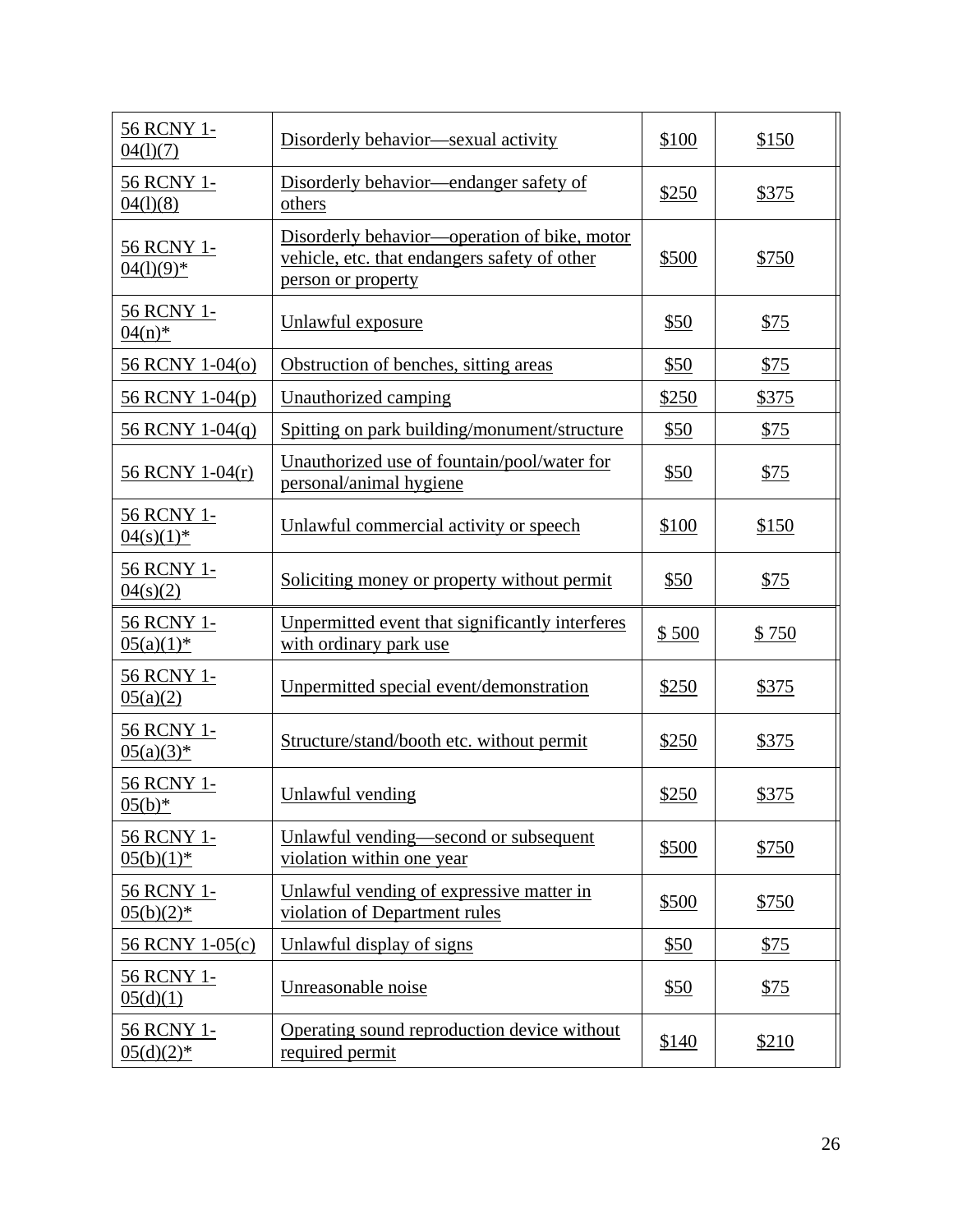| 56 RCNY 1-<br>$05(d)(3)*$  | Playing instrument/radio etc. during<br>unauthorized hours                                                                   | \$140       | \$210       |
|----------------------------|------------------------------------------------------------------------------------------------------------------------------|-------------|-------------|
| 56 RCNY 1-<br>$05(d)(4)^*$ | Unauthorized music or noise for<br>advertising/commercial purposes                                                           | \$500       | \$750       |
| 56 RCNY 1-<br>$05(e)(1)^*$ | Commercial cinematic production without<br>required permit                                                                   | \$250       | \$375       |
| 56 RCNY 1-<br>05(f)(1)     | Unauthorized consumption/possession of<br>alcoholic beverage                                                                 | \$25        | \$25        |
| 56 RCNY 1-<br>05(f)(2)     | Appearing in park under the influence of<br>alcohol, endangering self or others                                              | \$50        | \$75        |
| 56 RCNY 1-05(g)            | Failure to comply with beach/boardwalk/pool<br>restrictions                                                                  | \$50        | \$75        |
| 56 RCNY 1-05(h)            | Failure to comply with fishing restrictions                                                                                  | \$50        | \$75        |
| 56 RCNY 1-05(i)            | Failure to comply with bicycle riding and/or<br>pedicab restrictions                                                         | \$50        | \$75        |
| 56 RCNY 1-<br>05(i)(1)     | Failure of pedicab or bike operator to comply<br>with sign                                                                   | \$150       | \$225       |
| 56 RCNY 1-<br>05(i)(1)     | Pedicabs operating without valid registration<br>plate, valid pedicab business license, or valid<br>pedicab driver's license | \$250       | \$375       |
| 56 RCNY 1-<br>05(i)(8)     | Pedicab soliciting/picking up/releasing<br>passenger outside designated areas                                                | \$150       | \$225       |
| 56 RCNY 1-05(j)*           | Failure to comply with boating restrictions                                                                                  | \$50        | \$75        |
| 56 RCNY 1-<br>05(k)(1)     | Failure to comply with ice skating restrictions                                                                              | \$50        | \$75        |
| 56 RCNY 1-<br>$05(k)(2)*$  | Going upon a frozen lake or pond without<br>authorization                                                                    | \$50        | \$75        |
| 56 RCNY 1-05(1)            | Planting tree/flower/shrubbery/other<br>vegetation without written approval                                                  | \$50        | <u>\$75</u> |
| 56 RCNY 1-<br>$05(m)(1)$ * | Failure to comply with fire restrictions                                                                                     | <u>\$50</u> | <u>\$75</u> |
| 56 RCNY 1-<br>$05(m)(2)$ * | Unlawful disposal of flammable materials                                                                                     | \$50        | \$75        |
| 56 RCNY 1-05(n)            | Unauthorized driving/parking/automotive<br>work                                                                              | \$50        | <u>\$75</u> |
| 56 RCNY 1-<br>$05(0)^*$    | Unauthorized construction/staging of materials                                                                               | \$1,000     | \$1,500     |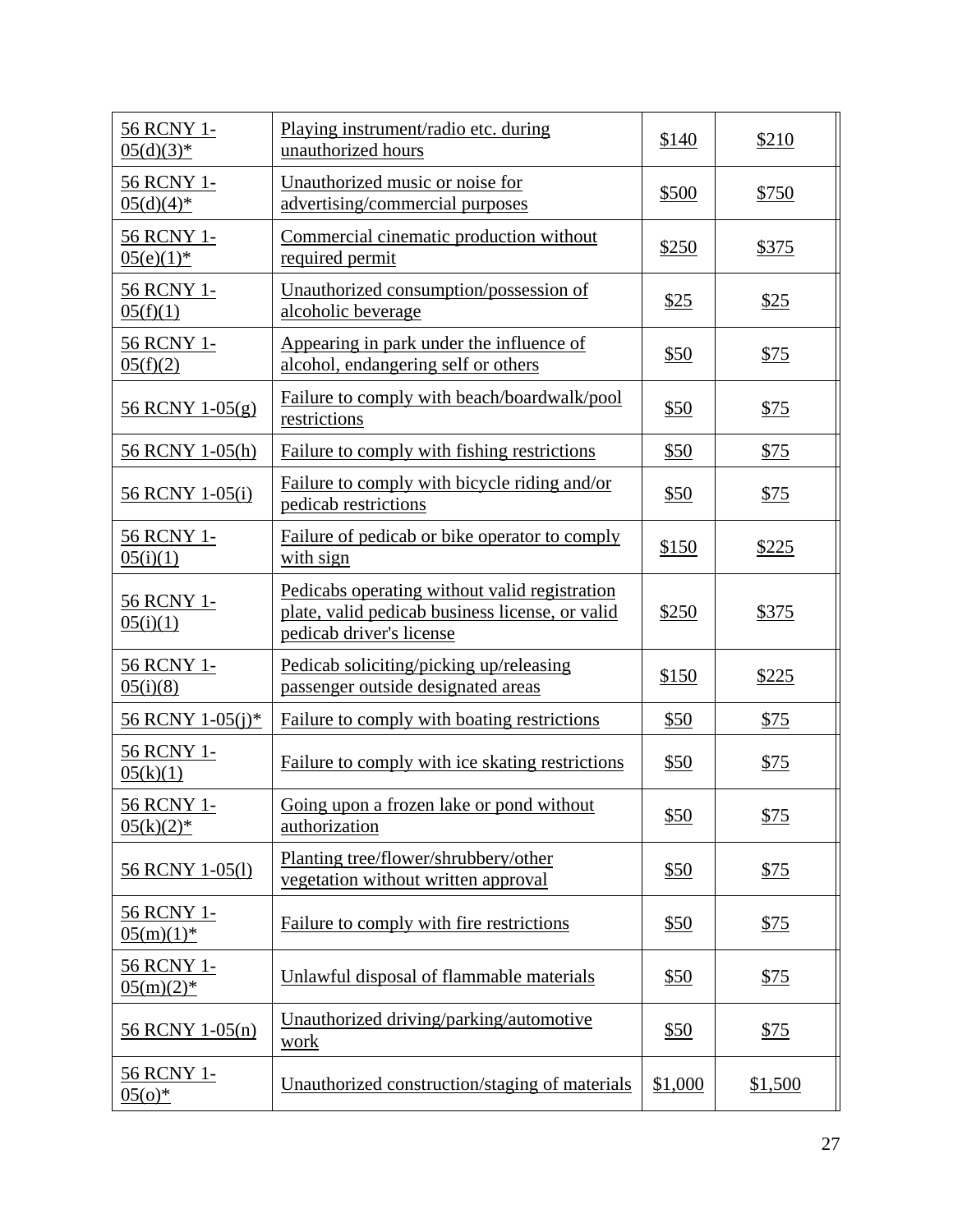| 56 RCNY 1-<br>$\frac{05(p)^*}{2}$      | Unauthorized excavation                                                                                                                                                                      | \$1,000     | \$1,500 |
|----------------------------------------|----------------------------------------------------------------------------------------------------------------------------------------------------------------------------------------------|-------------|---------|
| 56 RCNY 1-05(q)                        | Failure to comply with horse riding restrictions                                                                                                                                             | \$50        | \$75    |
| 56 RCNY 1-<br>05(r)(1)                 | Area use restrictions—sports in unauthorized<br>area                                                                                                                                         | \$50        | \$75    |
| 56 RCNY 1-<br>$05(r)(2)*$              | Area use restrictions—unauthorized toy or<br>model aviation, boating, automobiling, etc.                                                                                                     | \$50        | \$75    |
| 56 RCNY 1-<br>$\frac{05(r)(3)(i)*}{2}$ | Area use restrictions—unauthorized<br>skating/skiing/skateboarding/sledding, etc.<br>endangering person or property                                                                          | \$200       | \$300   |
| 56 RCNY 1-<br>05(r)(3)(ii)             | Area use restrictions-unauthorized<br>skating/skiing/skateboarding/sledding, etc.                                                                                                            | \$50        | \$75    |
| 56 RCNY 1-<br>$05(s)(1)$ *             | Failure to comply with exclusive children<br>playground restriction                                                                                                                          | \$50        | \$75    |
| 56 RCNY 1-<br>05(s)(2)                 | Failure to comply with exclusive senior citizen<br>area restrictions                                                                                                                         | \$50        | \$75    |
| 56 RCNY 1-<br>05(s)(3)                 | Failure to comply with dog run restrictions                                                                                                                                                  | <u>\$50</u> | \$75    |
| 56 RCNY 1-05(t)                        | Unauthorized distribution/demonstration of<br>products                                                                                                                                       | \$100       | \$150   |
| 56 RCNY 1-05(u)                        | Failure to comply with in-line skating<br>restrictions                                                                                                                                       | \$50        | \$75    |
| 56 RCNY chapter<br>$3^*$               | Miscellaneous violations of rules regarding<br>79th St. Boat Basin, Sheepshead Bay Piers,<br>World's Fair Marina and any other<br>Department marina not covered by a<br>concession agreement | \$50        | \$75    |
| 56 RCNY 3-05,4-<br>$03*$               | Interference with emergency vessel boarding                                                                                                                                                  | \$100       | \$150   |
| 56 RCNY 3-06(a),<br>$3-17, 4-04(a)$ *  | Failure to have/display/comply with required<br>vessel permit                                                                                                                                | \$50        | \$75    |
| 56 RCNY 3-08(a),<br>$4-06(a)*$         | Unlawful discharge onto<br>docks/water/walkways etc.                                                                                                                                         | \$250       | \$375   |
| 56 RCNY 3-08(b),<br>$4-06(b)*$         | Unlawful use of composting toilet systems                                                                                                                                                    | \$250       | \$375   |
| 56 RCNY 3-08(f),<br>$4-06(f)^*$        | Unreasonable noise at boat basin, marina,<br>piers, mooring fields                                                                                                                           | \$150       | \$225   |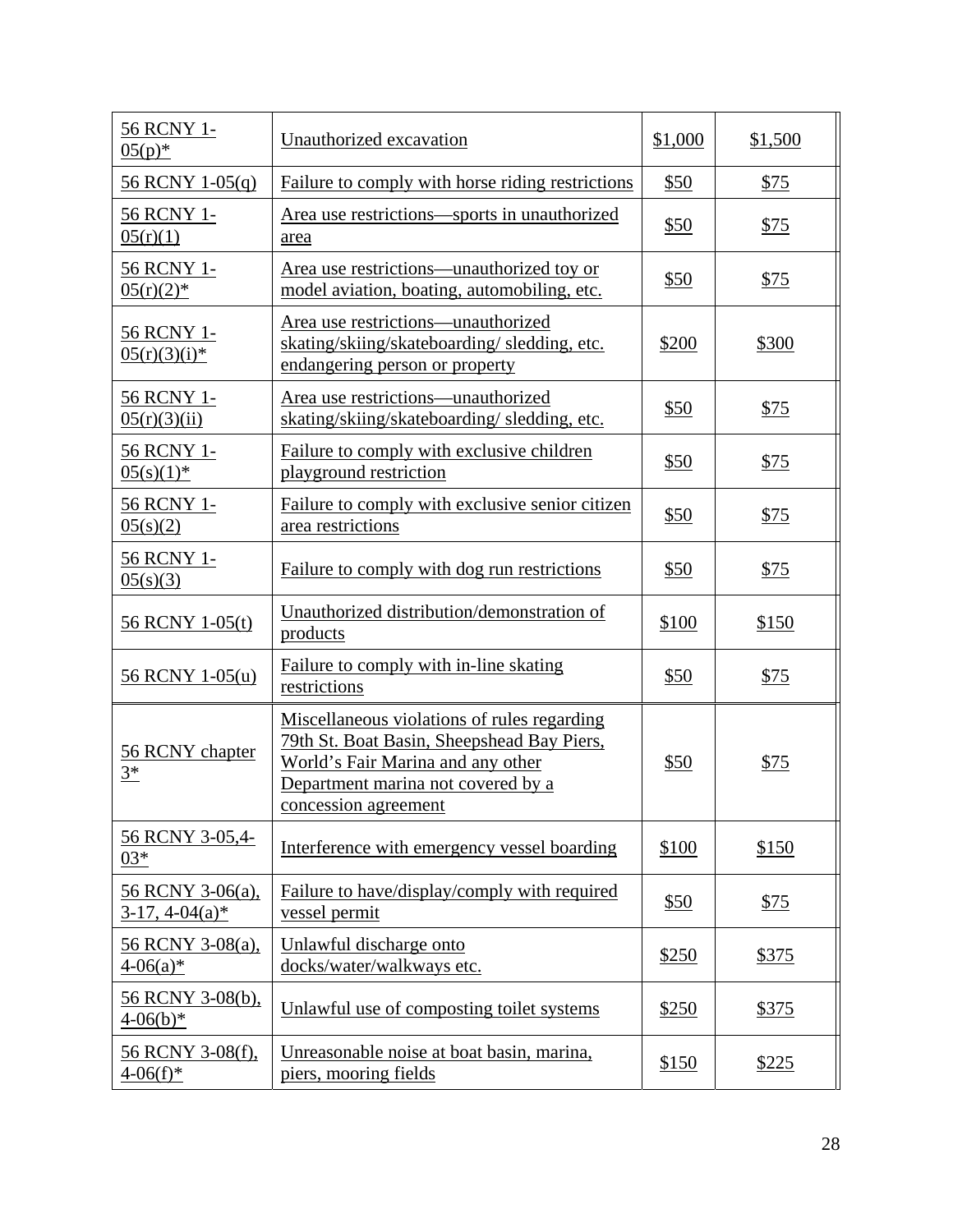| 56 RCNY 3-<br>$10(a)*$                   | Improper maintenance of vessel or equipment                                                                                  | \$50    | \$75    |
|------------------------------------------|------------------------------------------------------------------------------------------------------------------------------|---------|---------|
| 56 RCNY 3-<br>$10(b)*$                   | Unauthorized structural modification on vessel                                                                               | \$500   | \$750   |
| 56 RCNY 3-12, 4-<br>$10*$                | Failure to possess proper safety equipment on<br>vessel                                                                      | \$50    | \$75    |
| 56 RCNY 3-<br>$13(a)*$                   | Unauthorized interference with electrical<br>supply at marina and boat basin                                                 | \$250   | \$375   |
| 56 RCNY 3-15, 4-<br>$11^*$               | Failure to remove sunken vessel                                                                                              | \$500   | \$750   |
| 56 RCNY 3-<br>$16(b)^*$                  | Unauthorized storage of kayak or canoe                                                                                       | \$50    | \$75    |
| 56 RCNY 3-20, 4-<br>$14*$                | Unlawful use of slip or vessel                                                                                               | \$500   | \$750   |
| 56 RCNY chapter<br>$4*$                  | Miscellaneous violations of rules regarding<br>mooring fields under the Department's<br>jurisdiction                         | \$50    | \$75    |
| 56 RCNY 4-09*                            | Excessive speed in mooring fields                                                                                            | \$50    | \$75    |
| 56 RCNY 4-<br>$07(a)$ , $(b)*$           | Mooring fails to meet requirements                                                                                           | \$50    | \$75    |
| Administrative<br>Code<br>$17-503(d)(3)$ | Smoking in a park or other property under the<br>jurisdiction of the Department of Parks and<br>Recreation                   | \$50    | \$50    |
| Administrative<br>Code<br>$18-146(i)(1)$ | Youth baseball league's second or subsequent<br>failure to comply with automated external<br>defibrillator requirements      | \$500   | \$500   |
| Administrative<br>Code<br>$18-146(i)(2)$ | Youth baseball league's failure to return<br>automated external defibrillator to the<br>Department in satisfactory condition | \$2,500 | \$2,500 |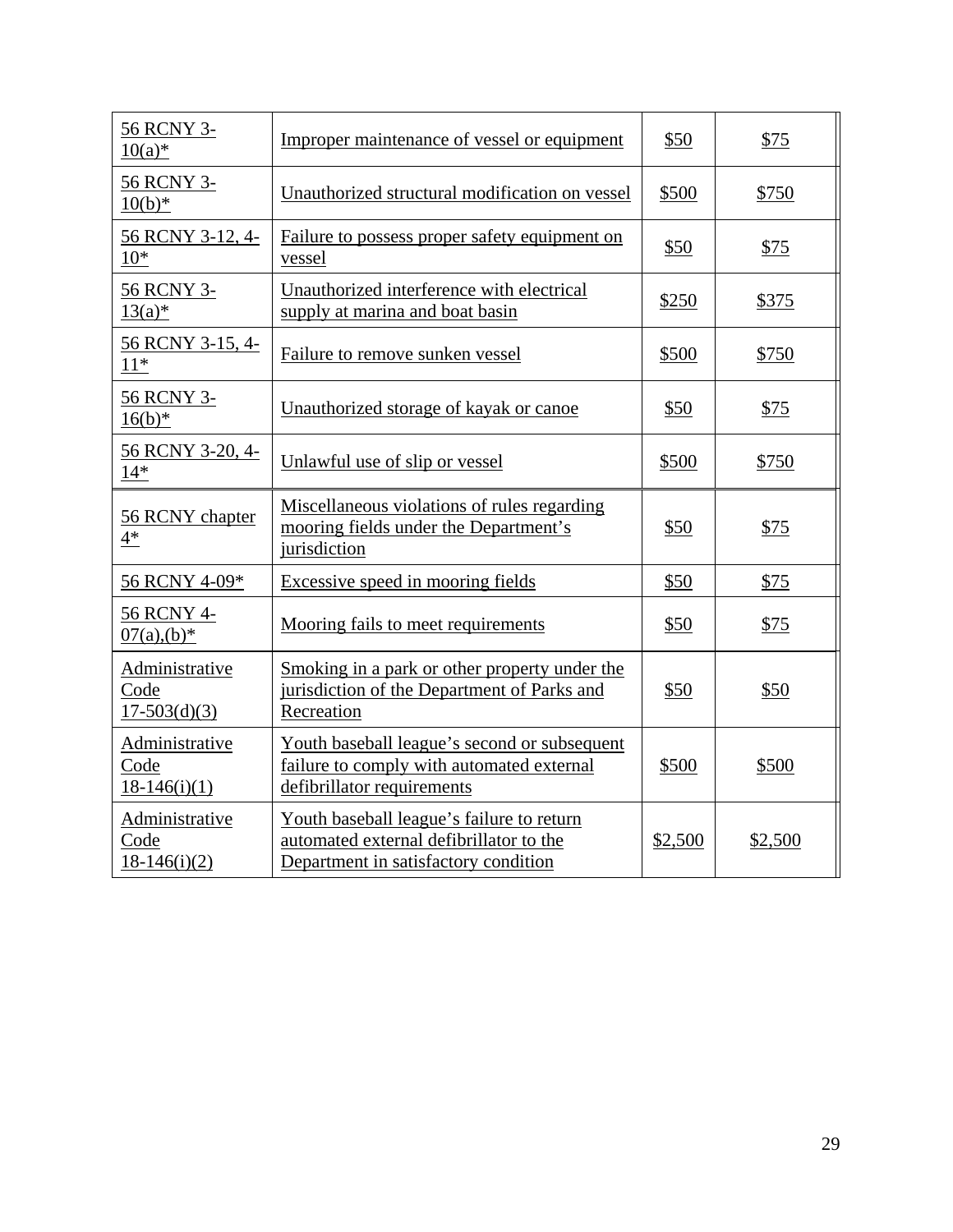### **NEW YORK CITY LAW DEPARTMENT DIVISION OF LEGAL COUNSEL 100 CHURCH STREET NEW YORK, NY 10007 212-356-4028**

### **CERTIFICATION PURSUANT TO**

### **CHARTER §1043(d)**

**RULE TITLE:** Implementation of Criminal Justice Reform Act

**REFERENCE NUMBER:** 2017 RG 019

**RULEMAKING AGENCY:** The Department of Parks and Recreation

 I certify that this office has reviewed the above-referenced proposed rule as required by section 1043(d) of the New York City Charter, and that the above-referenced proposed rule:

- (i) is drafted so as to accomplish the purpose of the authorizing provisions of law;
- (ii) is not in conflict with other applicable rules;
- (iii) to the extent practicable and appropriate, is narrowly drawn to achieve its stated purpose; and
- (iv) to the extent practicable and appropriate, contains a statement of basis and purpose that provides a clear explanation of the rule and the requirements imposed by the rule.

/s/ STEVEN GOULDEN Date: April 14, 2017 Acting Corporation Counsel